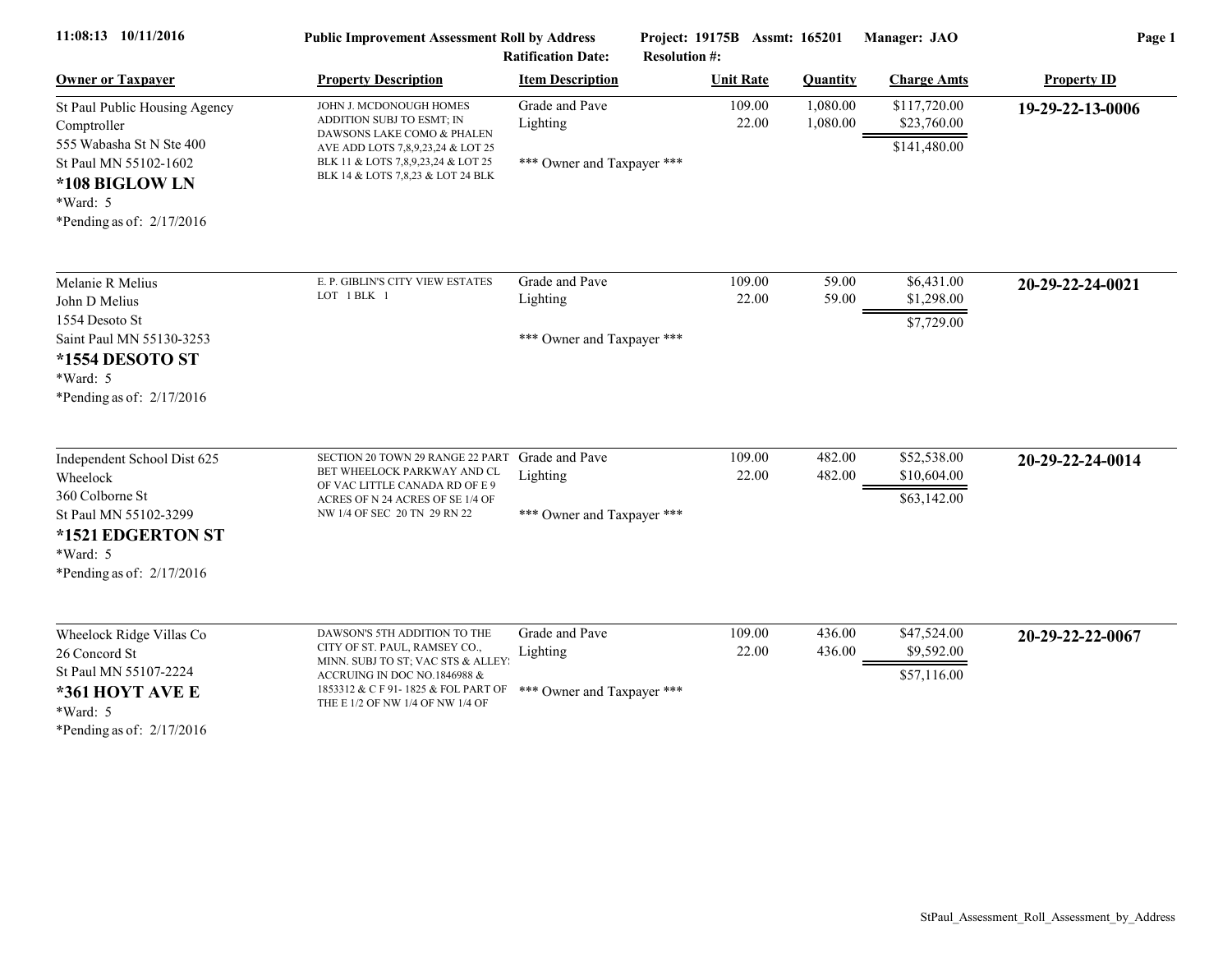| 11:08:13 10/11/2016                                                                                                                                  | <b>Public Improvement Assessment Roll by Address</b><br><b>Ratification Date:</b>                                                                                                                                     |                                                          | Project: 19175B Assmt: 165201<br><b>Resolution #:</b> |                  | Manager: JAO                             | Page 2             |  |
|------------------------------------------------------------------------------------------------------------------------------------------------------|-----------------------------------------------------------------------------------------------------------------------------------------------------------------------------------------------------------------------|----------------------------------------------------------|-------------------------------------------------------|------------------|------------------------------------------|--------------------|--|
| <b>Owner or Taxpayer</b>                                                                                                                             | <b>Property Description</b>                                                                                                                                                                                           | <b>Item Description</b>                                  | <b>Unit Rate</b>                                      | <b>Quantity</b>  | <b>Charge Amts</b>                       | <b>Property ID</b> |  |
| Charlotta C Sherrier<br>445 Hoyt Ave E<br>St Paul MN 55130-3034<br>*445 HOYT AVE E<br>*Ward: 5<br>*Pending as of: $2/17/2016$                        | SECTION 20 TOWN 29 RANGE 22 SUBJ<br>TO AVE AND PKWY THE FOL E 2 FT<br>OF LOT 12 BLK 2 MORTONS 2ND ADD<br>ALSO PART SWLY OF CL OF SD PKWY<br>OF S 400 FT OF E 217 8/10 FT OF NW<br>1/4 OF NW 1/4 OF SEC 20 TN 29 RN 22 | Grade and Pave<br>Lighting<br>*** Owner and Taxpayer *** | 109.00<br>22.00                                       | 66.00<br>66.00   | \$7,194.00<br>\$1,452.00<br>\$8,646.00   | 20-29-22-22-0061   |  |
| Paige Lo Xiong<br>452 Hoyt Ave<br>Saint Paul MN 55130-3035<br>*456 HOYT AVE E<br>*Ward: 5<br>*Pending as of: 2/17/2016                               | MORTON'S ADDITION TO THE CITY<br>OF ST. PAUL EX W 2O FT LOT 14 AND<br>SUBJ TO PKWY LOT 15 BLK 2                                                                                                                       | Grade and Pave<br>Lighting<br>*** Owner and Taxpayer *** | 109.00<br>22.00                                       | 63.00<br>63.00   | \$6,867.00<br>\$1,386.00<br>\$8,253.00   | 20-29-22-23-0037   |  |
| Pao Her<br>498 Hoyt Ave E<br>Saint Paul MN 55130-3017<br>*498 HOYT AVE E<br>*Ward: 5<br>*Pending as of: $2/17/2016$                                  | <b>GOTHIER'S ADDITION NO. 2 SUBJ TO</b><br>ESMTS AND EX W TRIANGULAR PART<br>MEASURING 3O FT ON N L AND 136<br>83/100 FT ON W L LOT 5 BLK 2                                                                           | Grade and Pave<br>Lighting<br>*** Owner and Taxpayer *** | 109.00<br>22.00                                       | 69.00<br>69.00   | \$7,521.00<br>\$1,518.00<br>\$9,039.00   | 20-29-22-24-0002   |  |
| <b>Emerald Holdings Llc</b><br>9500 Wedgewood Dr<br>Woodbury MN 55125-9306<br>*510 HOYT AVE E<br>*Ward: 5<br>*Pending as of: $2/17/2016$             | <b>GOTHIER'S ADDITION NO. 2 SUBJ TO</b><br>ESMTS LOTS 3 AND LOT 8 BLK 2                                                                                                                                               | Grade and Pave<br>Lighting<br>*** Owner and Taxpayer *** | 109.00<br>22.00                                       | 87.00<br>87.00   | \$9,483.00<br>\$1,914.00<br>\$11,397.00  | 20-29-22-24-0005   |  |
| Independent School Dist 625<br>Mississippi<br>360 Colborne St<br>St Paul MN 55102-3299<br>*1575 L'ORIENT ST<br>*Ward: 5<br>*Pending as of: 2/17/2016 | JOHN J. MCDONOUGH HOMES<br>ADDITION SUBJ TO TH 10 E 475 FT OF<br>N 1000 FT MOL AS MEASURED ON<br>AND AT RA WITH E L OF BLK 1                                                                                          | Grade and Pave<br>Lighting<br>*** Owner and Taxpayer *** | 109.00<br>22.00                                       | 450.00<br>450.00 | \$49,050.00<br>\$9,900.00<br>\$58,950.00 | 19-29-22-11-0046   |  |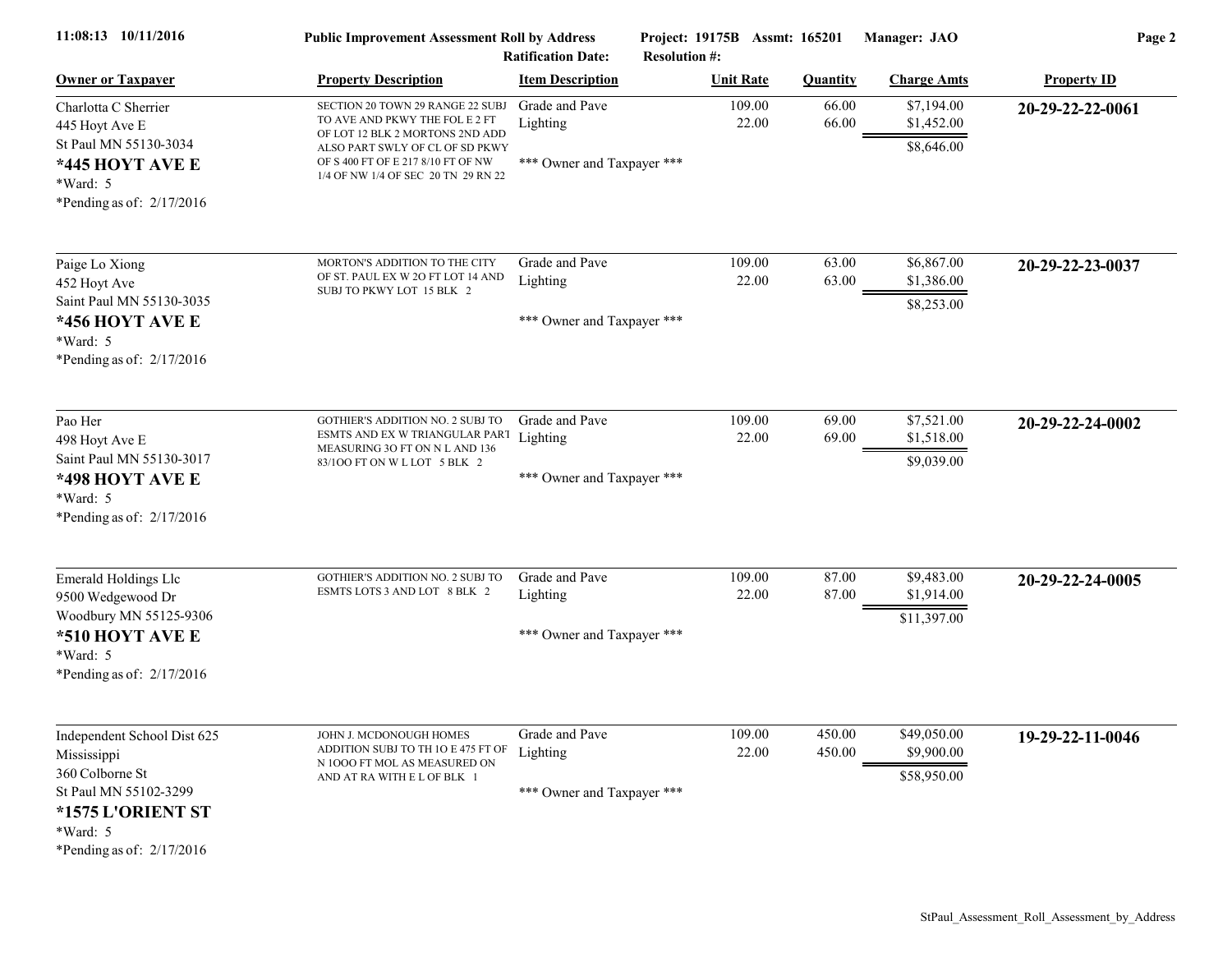| 11:08:13 10/11/2016                                                                                                                              | <b>Public Improvement Assessment Roll by Address</b><br><b>Ratification Date:</b>                                                       |                                                          | Project: 19175B Assmt: 165201<br><b>Resolution #:</b> |                  | Manager: JAO                             | Page 3             |  |
|--------------------------------------------------------------------------------------------------------------------------------------------------|-----------------------------------------------------------------------------------------------------------------------------------------|----------------------------------------------------------|-------------------------------------------------------|------------------|------------------------------------------|--------------------|--|
| <b>Owner or Taxpayer</b>                                                                                                                         | <b>Property Description</b>                                                                                                             | <b>Item Description</b>                                  | <b>Unit Rate</b>                                      | <b>Quantity</b>  | <b>Charge Amts</b>                       | <b>Property ID</b> |  |
| 35e Shops Llc<br>Richard E Eitel                                                                                                                 | Subj To Parkway And Esmt; Vac St And<br>Alley Accruing And Fol, Lots 2 Thru Lot<br>9 Blk 2                                              | Grade and Pave<br>Lighting                               | 109.00<br>22.00                                       | 175.00<br>175.00 | \$19,075.00<br>\$3,850.00                | 19-29-22-11-0068   |  |
| 100 2nd St Se #1001<br>Minneapolis MN 55414-2129<br>*298 LARPENTEUR AVE E<br>*Ward: 5<br>*Pending as of: $2/17/2016$                             |                                                                                                                                         | *** Owner and Taxpayer ***                               |                                                       |                  | \$22,925.00                              |                    |  |
| Eileen Xiong<br>1616 Park St<br>Saint Paul MN 55117-3716<br><b>*1616 PARK ST</b><br>*Ward: 5                                                     | MERRILLS DIVISION OF RICE STREET<br>VILLAS N 56 72/100 FT OF PART S OF<br>PKWY OF LOTS 10 11 AND LOT 12<br>BLK 6                        | Grade and Pave<br>Lighting<br>*** Owner and Taxpayer *** | 109.00<br>22.00                                       | 57.00<br>57.00   | \$6,213.00<br>\$1,254.00<br>\$7,467.00   | 19-29-22-22-0069   |  |
| *Pending as of: $2/17/2016$<br>Indianhead Oil Co Inc<br>Tax Dept 167<br>Po Box 1224                                                              | MERRILLS DIVISION OF RICE STREET<br>VILLAS SUBJ TO WHEELOCK PKWY<br>VAC ALLEY ACCRUING & FOL LOTS<br>7,8,9 & ALL OF LOTS 12 THRU LOT 24 | Grade and Pave<br>Lighting                               | 109.00<br>22.00                                       | 265.00<br>265.00 | \$28,885.00<br>\$5,830.00<br>\$34,715.00 | 19-29-22-22-0113   |  |
| Minneapolis MN 55440-1224<br><b>*1608 RICE ST</b><br>*Ward: 5<br>*Pending as of: $2/17/2016$                                                     | BLK 5                                                                                                                                   | *** Owner and Taxpayer ***                               |                                                       |                  |                                          |                    |  |
| Afc Enterprises Inc<br>400 Perimeter Center Terr Ste<br>Atlanta GA 30346-1234<br><b>*1624 RICE ST</b><br>*Ward: 5<br>*Pending as of: $2/17/2016$ | MERRILLS DIVISION OF RICE STREET<br>VILLAS SUBJ TO PKWY LOTS 17<br>THRU LOT 20 BLK 4                                                    | Grade and Pave<br>Lighting<br>*** Owner and Taxpayer *** | 109.00<br>22.00                                       | 123.00<br>123.00 | \$13,407.00<br>\$2,706.00<br>\$16,113.00 | 19-29-22-22-0014   |  |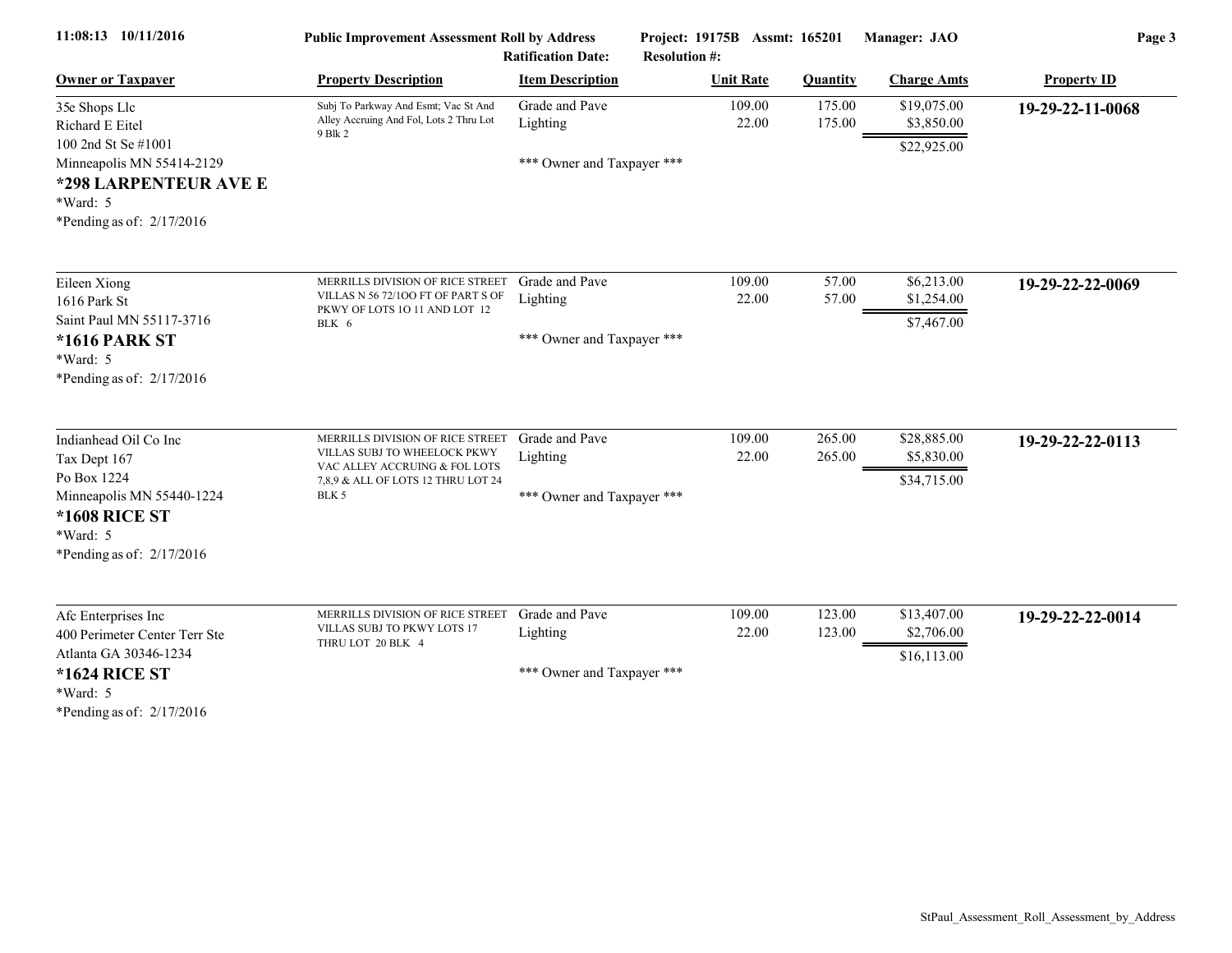| 11:08:13 10/11/2016                                                                   | <b>Public Improvement Assessment Roll by Address</b><br><b>Ratification Date:</b>        |                            | Project: 19175B Assmt: 165201<br><b>Resolution #:</b> |                  | Manager: JAO                           | Page 4             |  |
|---------------------------------------------------------------------------------------|------------------------------------------------------------------------------------------|----------------------------|-------------------------------------------------------|------------------|----------------------------------------|--------------------|--|
| <b>Owner or Taxpayer</b>                                                              | <b>Property Description</b>                                                              | <b>Item Description</b>    | <b>Unit Rate</b>                                      | <b>Quantity</b>  | <b>Charge Amts</b>                     | <b>Property ID</b> |  |
| Wheelock Way Condo Assn<br>Vision Mgmt<br>414 Hayward Ave N                           | TROUTBROOK ADDITION LOT 7 BLK                                                            | Grade and Pave<br>Lighting | 109.00<br>22.00                                       | 69.00<br>69.00   | \$7,521.00<br>\$1,518.00<br>\$9,039.00 | 19-29-22-21-0121   |  |
| St Paul MN 55128-5379<br>*1623 WHEELOCK LN<br>*Ward: 5<br>*Pending as of: $2/17/2016$ |                                                                                          | *** Owner and Taxpayer *** |                                                       |                  |                                        |                    |  |
| Nicholas F Andert<br>72 Litchfield St<br>Saint Paul MN 55117-5405                     | Vac Alley Accruing & E 1/2 Of Lots 18<br>Thru 24 Blk 10                                  | Grade and Pave<br>Lighting | 109.00<br>22.00                                       | 65.00<br>65.00   | \$7,085.00<br>\$1,430.00<br>\$8,515.00 | 19-29-22-21-0114   |  |
| *58 WHEELOCK PKWY<br>*Ward: 5<br>*Pending as of: $2/17/2016$                          |                                                                                          | *** Owner and Taxpayer *** |                                                       |                  |                                        |                    |  |
| Camerino E Perez<br>Maria Del Pilar Perez                                             | DAWSON'S LAKE COMO & PHALEN<br>AVENUE ADDITION TO THE CITY OF                            | Grade and Pave<br>Lighting | 109.00<br>22.00                                       | 118.00<br>118.00 | \$12,862.00<br>\$2,596.00              | 19-29-22-12-0018   |  |
| 101 Wheelock Pkwy E<br>St Paul MN 55117-3934                                          | ST. PAUL, RAMSEY CO., MINN.<br>CALIFORNIA AVE VAC ADJ AND LOTS<br>28 29 AND LOT 30 BLK 1 | *** Owner and Taxpayer *** |                                                       |                  | \$15,458.00                            |                    |  |
| *101 WHEELOCK PKWY E<br>*Ward: 5<br>*Pending as of: $2/17/2016$                       |                                                                                          |                            |                                                       |                  |                                        |                    |  |
| Samoeun Poe<br>Dariya Poe                                                             | <b>GURNEY HIGHLAND PARK LOTS 13</b><br>THRU LOT 24 BLK 5                                 | Grade and Pave<br>Lighting | 109.00<br>22.00                                       | 124.00<br>124.00 | \$13,516.00<br>\$2,728.00              | 19-29-22-21-0098   |  |
| 11 Wheelock Pky E<br>Saint Paul MN 55117-3933<br>*11 WHEELOCK PKWY E<br>*Ward: 5      |                                                                                          | *** Owner and Taxpayer *** |                                                       |                  | \$16,244.00                            |                    |  |
| *Pending as of: $2/17/2016$                                                           |                                                                                          |                            |                                                       |                  |                                        |                    |  |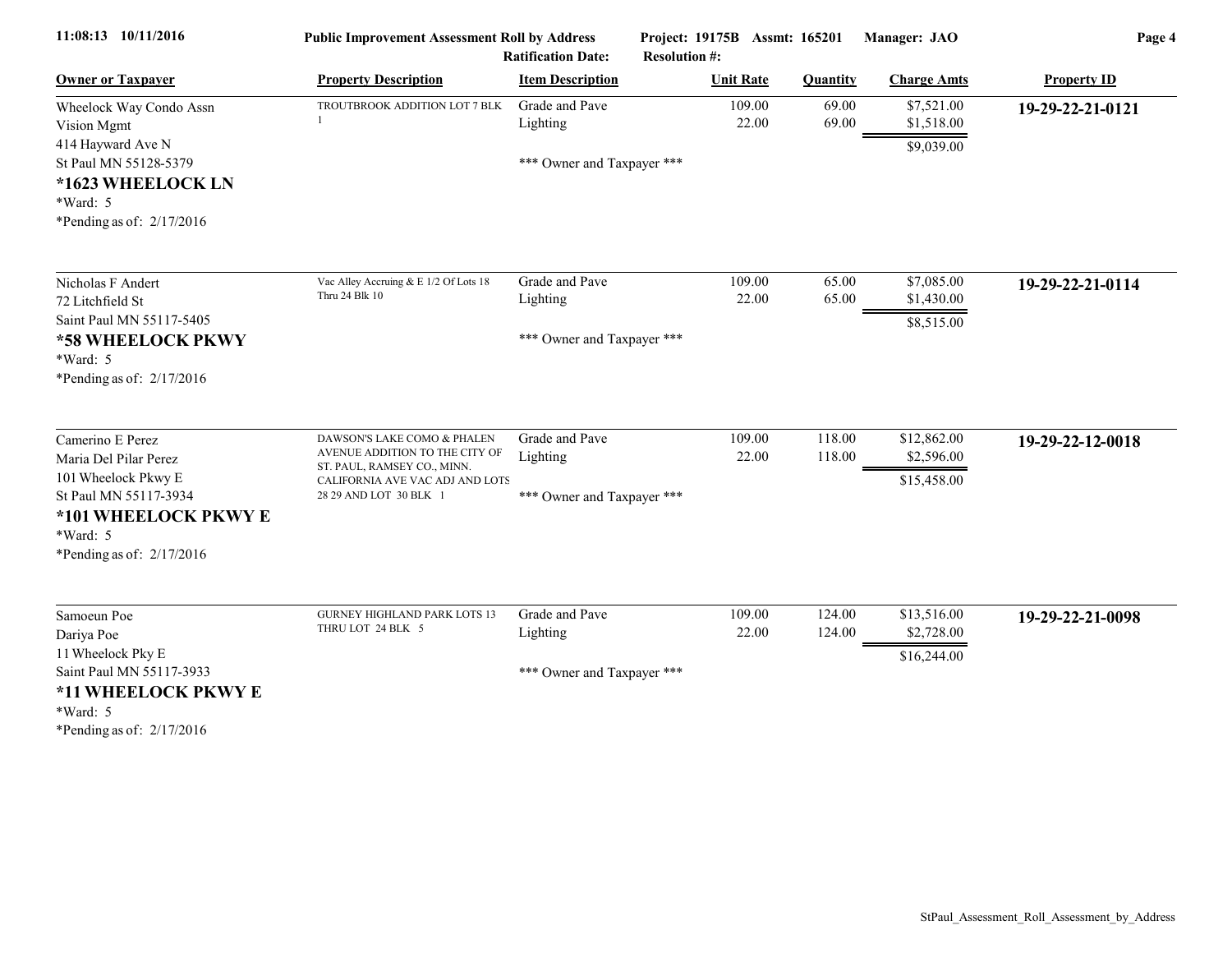| 11:08:13 10/11/2016                                                                                                                           | <b>Public Improvement Assessment Roll by Address</b><br><b>Ratification Date:</b>                                                                                        |                                                          | Project: 19175B Assmt: 165201<br><b>Resolution #:</b> |                 | Manager: JAO                           | Page 5             |  |
|-----------------------------------------------------------------------------------------------------------------------------------------------|--------------------------------------------------------------------------------------------------------------------------------------------------------------------------|----------------------------------------------------------|-------------------------------------------------------|-----------------|----------------------------------------|--------------------|--|
| <b>Owner or Taxpayer</b>                                                                                                                      | <b>Property Description</b>                                                                                                                                              | <b>Item Description</b>                                  | <b>Unit Rate</b>                                      | <b>Quantity</b> | <b>Charge Amts</b>                     | <b>Property ID</b> |  |
| Pennymac Loan Services Llc<br>3043 Townsgate Rd 200<br>Westlake Village CA 91361<br>*113 WHEELOCK PKWY E                                      | DAWSON'S LAKE COMO & PHALEN<br>AVENUE ADDITION TO THE CITY OF<br>ST. PAUL, RAMSEY CO., MINN.<br>CALIFORNIA AVE VAC ADJ AND W<br>1/2 OF LOT 26 AND ALL OF LOT 27<br>BLK 1 | Grade and Pave<br>Lighting<br>*** Owner and Taxpayer *** | 109.00<br>22.00                                       | 60.00<br>60.00  | \$6,540.00<br>\$1,320.00<br>\$7,860.00 | 19-29-22-12-0017   |  |
| *Ward: 5<br>*Pending as of: $2/17/2016$                                                                                                       |                                                                                                                                                                          |                                                          |                                                       |                 |                                        |                    |  |
| Elena S Quinoneshanson<br>119 Wheelock Pky E<br>Saint Paul MN 55117-3934<br>*119 WHEELOCK PKWY E<br>$*Ward: 5$<br>*Pending as of: $2/17/2016$ | DAWSON'S LAKE COMO & PHALEN<br>AVENUE ADDITION TO THE CITY OF<br>ST. PAUL, RAMSEY CO., MINN.<br>CALIFORNIA AVE VAC ADJ AND E 1/2<br>OF LOT 26 AND ALL OF LOT 25 BLK      | Grade and Pave<br>Lighting<br>*** Owner and Taxpayer *** | 109.00<br>22.00                                       | 60.00<br>60.00  | \$6,540.00<br>\$1,320.00<br>\$7,860.00 | 19-29-22-12-0016   |  |
| Jessica E Faythe<br>125 Wheelock Pky E<br>Saint Paul MN 55117-3934<br>*125 WHEELOCK PKWY E<br>*Ward: 5<br>*Pending as of: $2/17/2016$         | DAWSON'S LAKE COMO & PHALEN<br>AVENUE ADDITION TO THE CITY OF<br>ST. PAUL, RAMSEY CO., MINN.<br>CALIFORNIA AVE VAC ADJ AND W<br>1/2 OF LOT 23 AND ALL OF LOT 24<br>BLK 1 | Grade and Pave<br>Lighting<br>*** Owner and Taxpayer *** | 109.00<br>22.00                                       | 60.00<br>60.00  | \$6,540.00<br>\$1,320.00<br>\$7,860.00 | 19-29-22-12-0015   |  |
| Khay Xiong<br>Ya Her<br>131 Wheelock Pky E<br>St Paul MN 55117-3934<br>*131 WHEELOCK PKWY E<br>$*Ward: 5$<br>*Pending as of: $2/17/2016$      | DAWSON'S LAKE COMO & PHALEN<br>AVENUE ADDITION TO THE CITY OF<br>ST. PAUL, RAMSEY CO., MINN.<br>CALIFORNIA AVE VAC ADJ AND E 1/2<br>OF LOT 23 AND ALL OF LOT 22 BLK      | Grade and Pave<br>Lighting<br>*** Owner and Taxpayer *** | 109.00<br>22.00                                       | 60.00<br>60.00  | \$6,540.00<br>\$1,320.00<br>\$7,860.00 | 19-29-22-12-0014   |  |
| Joanne Stelter<br>3504 Wyoming Ave S<br>St Louis Park MN 55426-0652<br>*135 WHEELOCK PKWY E<br>*Ward: 5<br>*Pending as of: $2/17/2016$        | DAWSON'S LAKE COMO & PHALEN<br>AVENUE ADDITION TO THE CITY OF<br>ST. PAUL, RAMSEY CO., MINN.<br>CALIFORNIA AVE VAC ADJ AND W<br>1/2 OF LOT 20 AND ALL OF LOT 21<br>BLK 1 | Grade and Pave<br>Lighting<br>*** Owner and Taxpayer *** | 109.00<br>22.00                                       | 60.00<br>60.00  | \$6,540.00<br>\$1,320.00<br>\$7,860.00 | 19-29-22-12-0013   |  |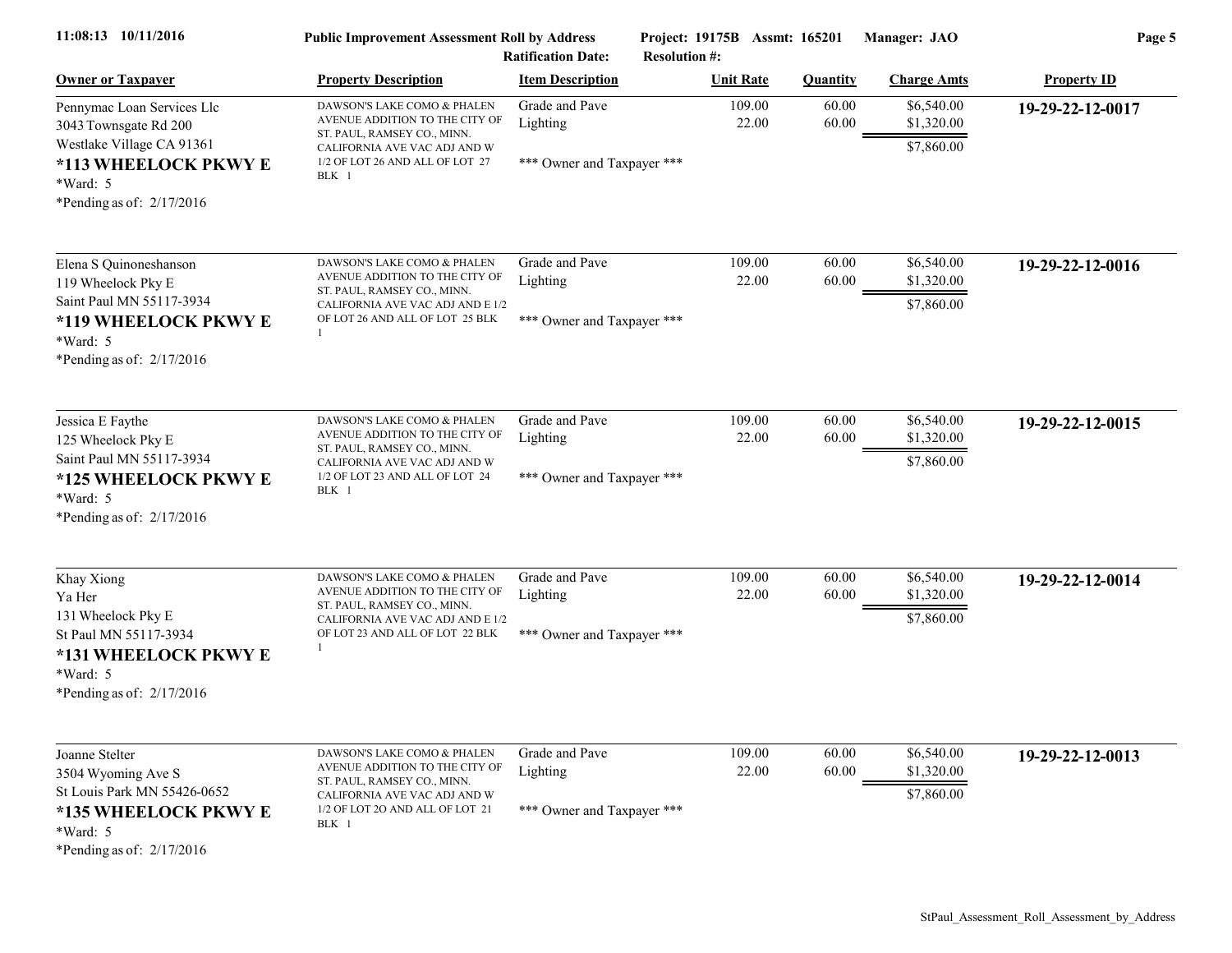| 11:08:13 10/11/2016                                                                                                              | <b>Public Improvement Assessment Roll by Address</b><br><b>Ratification Date:</b>                                                                                                                                                 |                                                          | Project: 19175B Assmt: 165201<br><b>Resolution #:</b> |                 | Manager: JAO                           | Page 6             |  |
|----------------------------------------------------------------------------------------------------------------------------------|-----------------------------------------------------------------------------------------------------------------------------------------------------------------------------------------------------------------------------------|----------------------------------------------------------|-------------------------------------------------------|-----------------|----------------------------------------|--------------------|--|
| <b>Owner or Taxpayer</b>                                                                                                         | <b>Property Description</b>                                                                                                                                                                                                       | <b>Item Description</b>                                  | <b>Unit Rate</b>                                      | <b>Quantity</b> | <b>Charge Amts</b>                     | <b>Property ID</b> |  |
| Rto Investments Llc<br>4600 Lake Rd Ste 301<br>Robbinsdale MN 55422-1845<br>*141 WHEELOCK PKWY E                                 | DAWSON'S LAKE COMO & PHALEN<br>AVENUE ADDITION TO THE CITY OF<br>ST. PAUL, RAMSEY CO., MINN.<br>CALIFORNIA AVE VAC ADJ AND E 1/2<br>OF LOT 2O AND ALL OF LOT 19 BLK                                                               | Grade and Pave<br>Lighting<br>*** Owner and Taxpayer *** | 109.00<br>22.00                                       | 60.00<br>60.00  | \$6,540.00<br>\$1,320.00<br>\$7,860.00 | 19-29-22-12-0012   |  |
| *Ward: 5<br>*Pending as of: $2/17/2016$                                                                                          |                                                                                                                                                                                                                                   |                                                          |                                                       |                 |                                        |                    |  |
| Monard L Brown<br><b>Betty S Brown</b><br>147 Wheelock Pky E<br>St Paul MN 55117-3934                                            | DAWSON'S LAKE COMO & PHALEN<br>AVENUE ADDITION TO THE CITY OF<br>ST. PAUL, RAMSEY CO., MINN.<br>CALIFORNIA AVE VAC ADJ AND W<br>1/2 OF LOT 17 AND ALL OF LOT 18<br>BLK 1                                                          | Grade and Pave<br>Lighting<br>*** Owner and Taxpayer *** | 109.00<br>22.00                                       | 60.00<br>60.00  | \$6,540.00<br>\$1,320.00<br>\$7,860.00 | 19-29-22-12-0011   |  |
| *147 WHEELOCK PKWY E<br>*Ward: 5<br>*Pending as of: $2/17/2016$                                                                  |                                                                                                                                                                                                                                   |                                                          |                                                       |                 |                                        |                    |  |
| Exr Llc<br>25 Perlman Dr Ste 23-2<br>Spring Valley NY 10977-5281<br>*155 WHEELOCK PKWY E<br>$*Ward: 5$                           | DAWSON'S LAKE COMO & PHALEN<br>AVENUE ADDITION TO THE CITY OF<br>ST. PAUL, RAMSEY CO., MINN.<br>CALIFORNIA AVE VAC ADJ AND E 1/2<br>OF LOT 17 AND ALL OF LOT 16 BLK                                                               | Grade and Pave<br>Lighting<br>*** Owner and Taxpayer *** | 109.00<br>22.00                                       | 59.00<br>59.00  | \$6,431.00<br>\$1,298.00<br>\$7,729.00 | 19-29-22-12-0010   |  |
| *Pending as of: $2/17/2016$                                                                                                      |                                                                                                                                                                                                                                   |                                                          |                                                       |                 |                                        |                    |  |
| Louis G Demaio<br>16 Wheelock Pky E<br>St Paul MN 55117-3932<br>*16 WHEELOCK PKWY E<br>$*Ward: 5$<br>*Pending as of: $2/17/2016$ | GURNEY HIGHLAND PARK VAC<br>ALLEY ACCRUING AND FOL SUBJ TO<br>PKWY AND EX E 75 FT THE FOL LOTS<br>3 THRU 8 AND PART OF LOT 9 LYING<br>S OF A L 60 FT S FROM AND PAR WITH *** Owner and Taxpayer ***<br>CL OF SD PKWY LOT 9 BLK 12 | Grade and Pave<br>Lighting                               | 109.00<br>22.00                                       | 76.00<br>76.00  | \$8,284.00<br>\$1,672.00<br>\$9,956.00 | 19-29-22-21-0062   |  |
| Raymond Z Tint<br>161 Wheelock Pky E<br>Saint Paul MN 55117-3934<br>*161 WHEELOCK PKWY E<br>*Ward: 5                             | DAWSON'S LAKE COMO & PHALEN<br>AVENUE ADDITION TO THE CITY OF<br>ST. PAUL, RAMSEY CO., MINN. W 12<br>FT OF LOT 29 AND ALL OF LOT 30<br>BLK 2                                                                                      | Grade and Pave<br>Lighting<br>*** Owner and Taxpayer *** | 109.00<br>22.00                                       | 51.00<br>51.00  | \$5,559.00<br>\$1,122.00<br>\$6,681.00 | 19-29-22-12-0034   |  |
| *Pending as of: $2/17/2016$                                                                                                      |                                                                                                                                                                                                                                   |                                                          |                                                       |                 |                                        | ***ESCROW***       |  |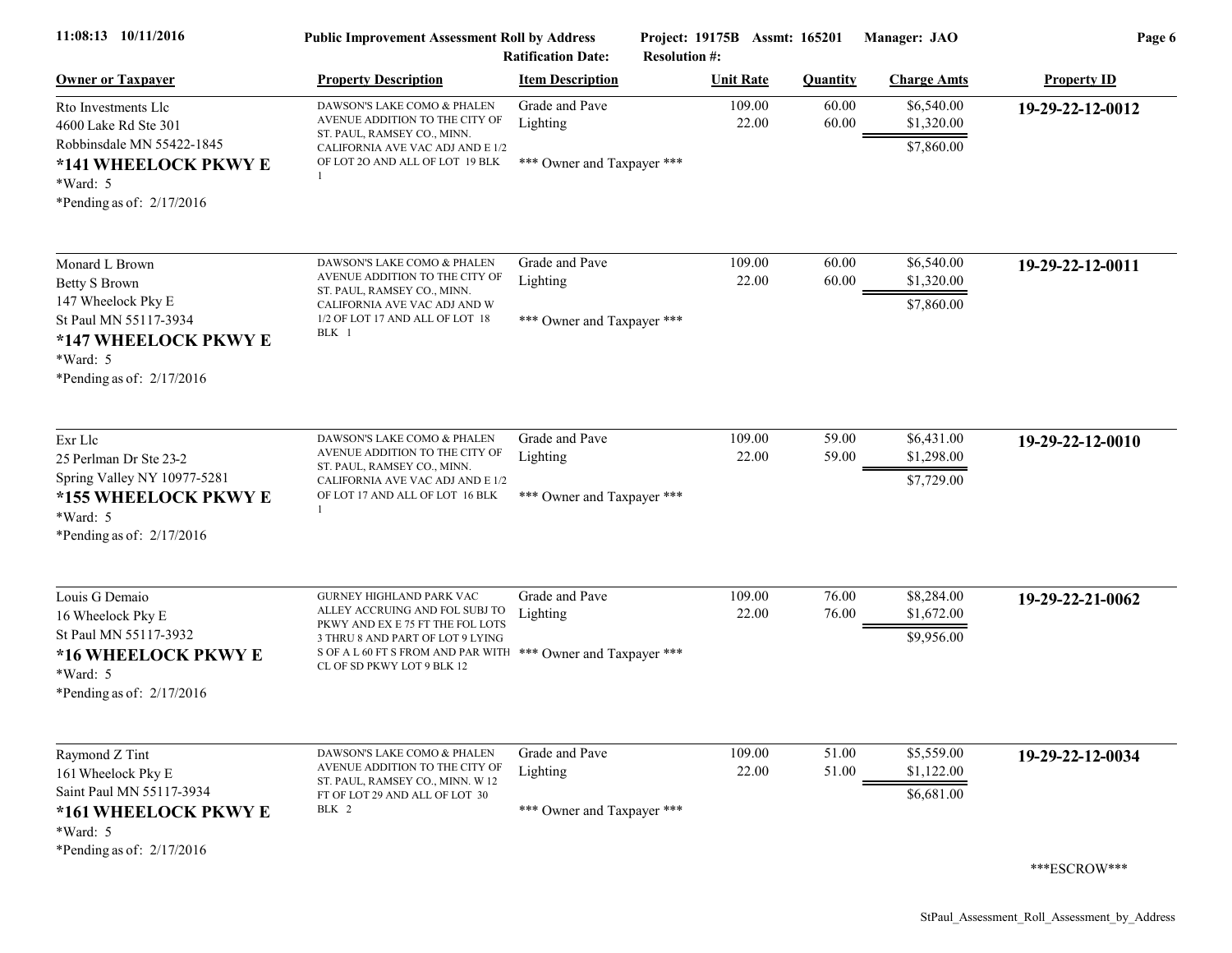| 11:08:13 10/11/2016                                                                                                                                      | <b>Public Improvement Assessment Roll by Address</b><br><b>Ratification Date:</b>                                                                      |                                                          | Project: 19175B Assmt: 165201<br><b>Resolution #:</b> |                  | Manager: JAO                             | Page 7             |  |
|----------------------------------------------------------------------------------------------------------------------------------------------------------|--------------------------------------------------------------------------------------------------------------------------------------------------------|----------------------------------------------------------|-------------------------------------------------------|------------------|------------------------------------------|--------------------|--|
| <b>Owner or Taxpayer</b>                                                                                                                                 | <b>Property Description</b>                                                                                                                            | <b>Item Description</b>                                  | <b>Unit Rate</b>                                      | <b>Quantity</b>  | <b>Charge Amts</b>                       | <b>Property ID</b> |  |
| Ye Naing Shinn<br>Reena Aye<br>165 Wheelock Pky E<br>Saint Paul MN 55117-3934<br>*165 WHEELOCK PKWY E<br>*Ward: 5<br>*Pending as of: $2/17/2016$         | DAWSON'S LAKE COMO & PHALEN<br>AVENUE ADDITION TO THE CITY OF<br>ST. PAUL, RAMSEY CO., MINN. EX W<br>12 FT LOT 29 AND ALL OF LOT 28<br>BLK 2           | Grade and Pave<br>Lighting<br>*** Owner and Taxpayer *** | 109.00<br>22.00                                       | 68.00<br>68.00   | \$7,412.00<br>\$1,496.00<br>\$8,908.00   | 19-29-22-12-0033   |  |
| Leland W Jacobs<br>173 Wheelock Pkwy E<br>St Paul MN 55117-3934<br>*173 WHEELOCK PKWY E<br>*Ward: 5<br>*Pending as of: $2/17/2016$                       | DAWSON'S LAKE COMO & PHALEN<br>AVENUE ADDITION TO THE CITY OF<br>ST. PAUL, RAMSEY CO., MINN. LOTS<br>26 AND LOT 27 BLK 2                               | Grade and Pave<br>Lighting<br>*** Owner and Taxpayer *** | 109.00<br>22.00                                       | 80.00<br>80.00   | \$8,720.00<br>\$1,760.00<br>\$10,480.00  | 19-29-22-12-0032   |  |
| Michael Varnado<br>183 Wheelock Pkwy E<br>Saint Paul MN 55117-3934<br>*183 WHEELOCK PKWY E<br>*Ward: 5<br>*Pending as of: $2/17/2016$                    | DAWSON'S LAKE COMO & PHALEN<br>AVENUE ADDITION TO THE CITY OF<br>ST. PAUL, RAMSEY CO., MINN. W 1/2<br>OF LOT 23 AND ALL OF LOTS 24 AND<br>LOT 25 BLK 2 | Grade and Pave<br>Lighting<br>*** Owner and Taxpayer *** | 109.00<br>22.00                                       | 100.00<br>100.00 | \$10,900.00<br>\$2,200.00<br>\$13,100.00 | 19-29-22-12-0031   |  |
| Roger H Jr Violet<br>Marie M Violet<br>17931 Valley Knoll Dr<br>Houston TX 77084-5905<br>*193 WHEELOCK PKWY E<br>*Ward: 5<br>*Pending as of: $2/17/2016$ | DAWSON'S LAKE COMO & PHALEN<br>AVENUE ADDITION TO THE CITY OF<br>ST. PAUL, RAMSEY CO., MINN. E 1/2<br>OF LOT 23 AND ALL OF LOT 22 BLK<br>2             | Grade and Pave<br>Lighting<br>*** Owner and Taxpayer *** | 109.00<br>22.00                                       | 60.00<br>60.00   | \$6,540.00<br>\$1,320.00<br>\$7,860.00   | 19-29-22-12-0030   |  |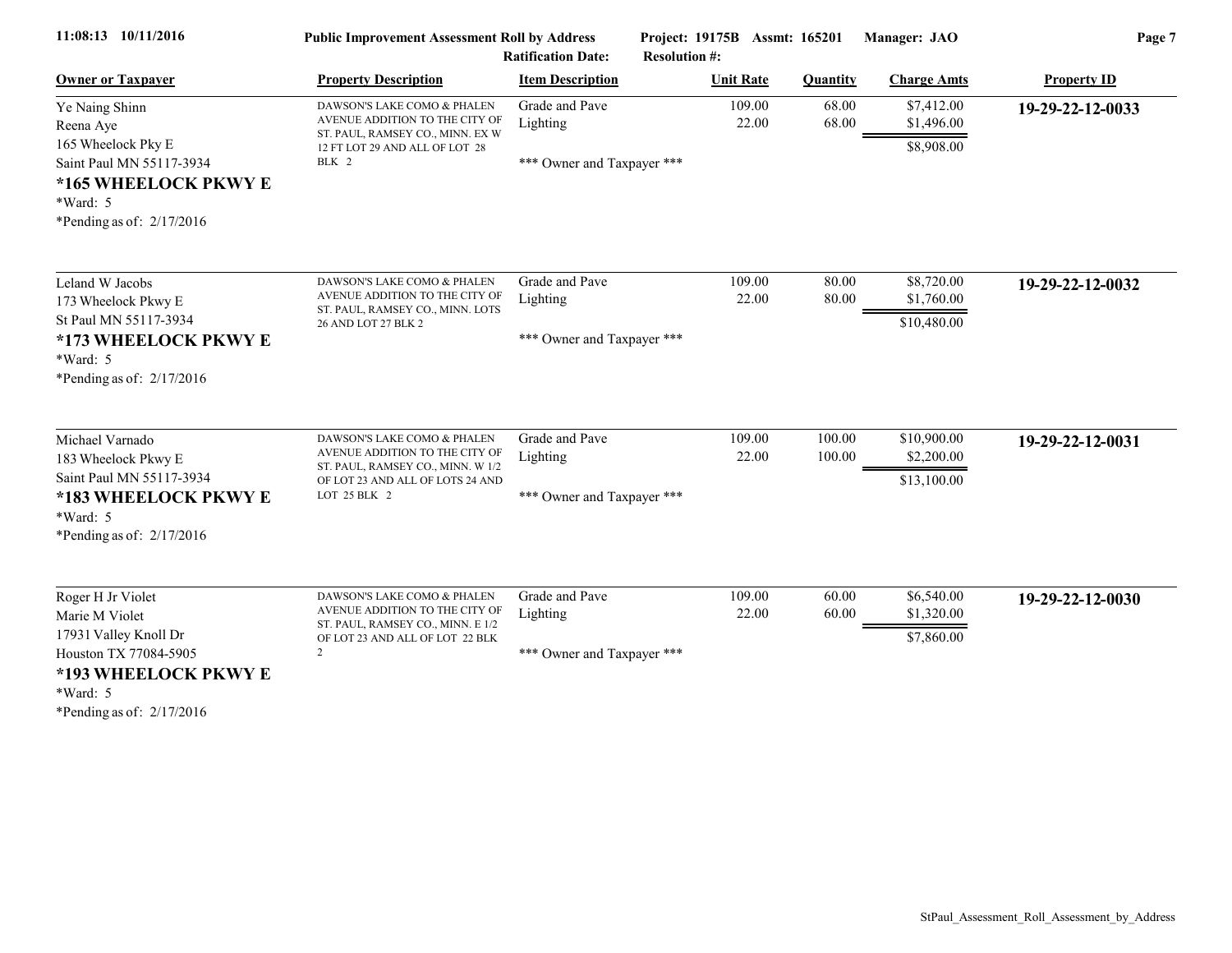| 11:08:13 10/11/2016                                                                                                                                                           | <b>Public Improvement Assessment Roll by Address</b><br><b>Ratification Date:</b>                                                                                                         |                                                          | Project: 19175B Assmt: 165201<br><b>Resolution #:</b> |                  | Manager: JAO                             | Page 8                            |  |
|-------------------------------------------------------------------------------------------------------------------------------------------------------------------------------|-------------------------------------------------------------------------------------------------------------------------------------------------------------------------------------------|----------------------------------------------------------|-------------------------------------------------------|------------------|------------------------------------------|-----------------------------------|--|
| <b>Owner or Taxpayer</b>                                                                                                                                                      | <b>Property Description</b>                                                                                                                                                               | <b>Item Description</b>                                  | <b>Unit Rate</b>                                      | <b>Quantity</b>  | <b>Charge Amts</b>                       | <b>Property ID</b>                |  |
| George J Carter<br>Roberta D Carter<br>203 Wheelock Pkwy E<br>St Paul MN 55117-3934<br>*203 WHEELOCK PKWY E<br>*Ward: 5<br>*Pending as of: $2/17/2016$                        | DAWSON'S LAKE COMO & PHALEN<br>AVENUE ADDITION TO THE CITY OF<br>ST. PAUL, RAMSEY CO., MINN. EX<br>NLY 1 FT; LOTS 20 & 21 BLK 2                                                           | Grade and Pave<br>Lighting<br>*** Owner and Taxpayer *** | 109.00<br>22.00                                       | 80.00<br>80.00   | \$8,720.00<br>\$1,760.00<br>\$10,480.00  | 19-29-22-12-0040                  |  |
| State Of Mn Mailstop 631<br>395 John Ireland Blvd<br>St Paul MN 55155-1801<br>*205 WHEELOCK PKWY E<br>$*Ward: 5$<br>*Pending as of: $2/17/2016$                               | DAWSON'S LAKE COMO & PHALEN<br>AVENUE ADDITION TO THE CITY OF<br>ST. PAUL, RAMSEY CO., MINN. EX<br>NLY 1 FT; LOT 19 BLK 2                                                                 | Grade and Pave<br>Lighting<br>*** Owner and Taxpayer *** | 109.00<br>22.00                                       | 40.00<br>40.00   | \$4,360.00<br>\$880.00<br>\$5,240.00     | 19-29-22-12-0039<br>*** EXEMPT*** |  |
| State Of Minnesota<br>Co Dept Of Transportation<br>395 John Ireland Blvd Mail Sto<br>St Paul MN 55155-1801<br>*207 WHEELOCK PKWY E<br>*Ward: 5<br>*Pending as of: $2/17/2016$ | DAWSON'S LAKE COMO & PHALEN<br>AVENUE ADDITION TO THE CITY OF<br>ST. PAUL, RAMSEY CO., MINN. SUBJ<br>TO HWY THE W 1/2 OF LOTS 14 AND<br>17 AND ALL OF 18 AND LOT 13 BLK<br>$\overline{2}$ | Grade and Pave<br>Lighting<br>*** Owner and Taxpayer *** | 109.00<br>22.00                                       | 60.00<br>60.00   | \$6,540.00<br>\$1,320.00<br>\$7,860.00   | 19-29-22-12-0026<br>***EXEMPT***  |  |
| Wheelock United Methodist Church<br>21 Wheelock Pky E<br>Saint Paul MN 55117-3933<br>*21 WHEELOCK PKWY E<br>*Ward: 5<br>*Pending as of: $2/17/2016$                           | GURNEY HIGHLAND PARK SUBJ TO<br>PKWY AND GURNEY ST AS OPENED<br>IN DOC 1427386 VAC GURNEY ST ADJ<br>AND LOTS 1 THRU 12 BLK 5 AND<br>LOTS 13 THRU LOT 24 BLK 6                             | Grade and Pave<br>Lighting<br>*** Owner and Taxpayer *** | 109.00<br>22.00                                       | 320.00<br>320.00 | \$34,880.00<br>\$7,040.00<br>\$41,920.00 | 19-29-22-21-0099                  |  |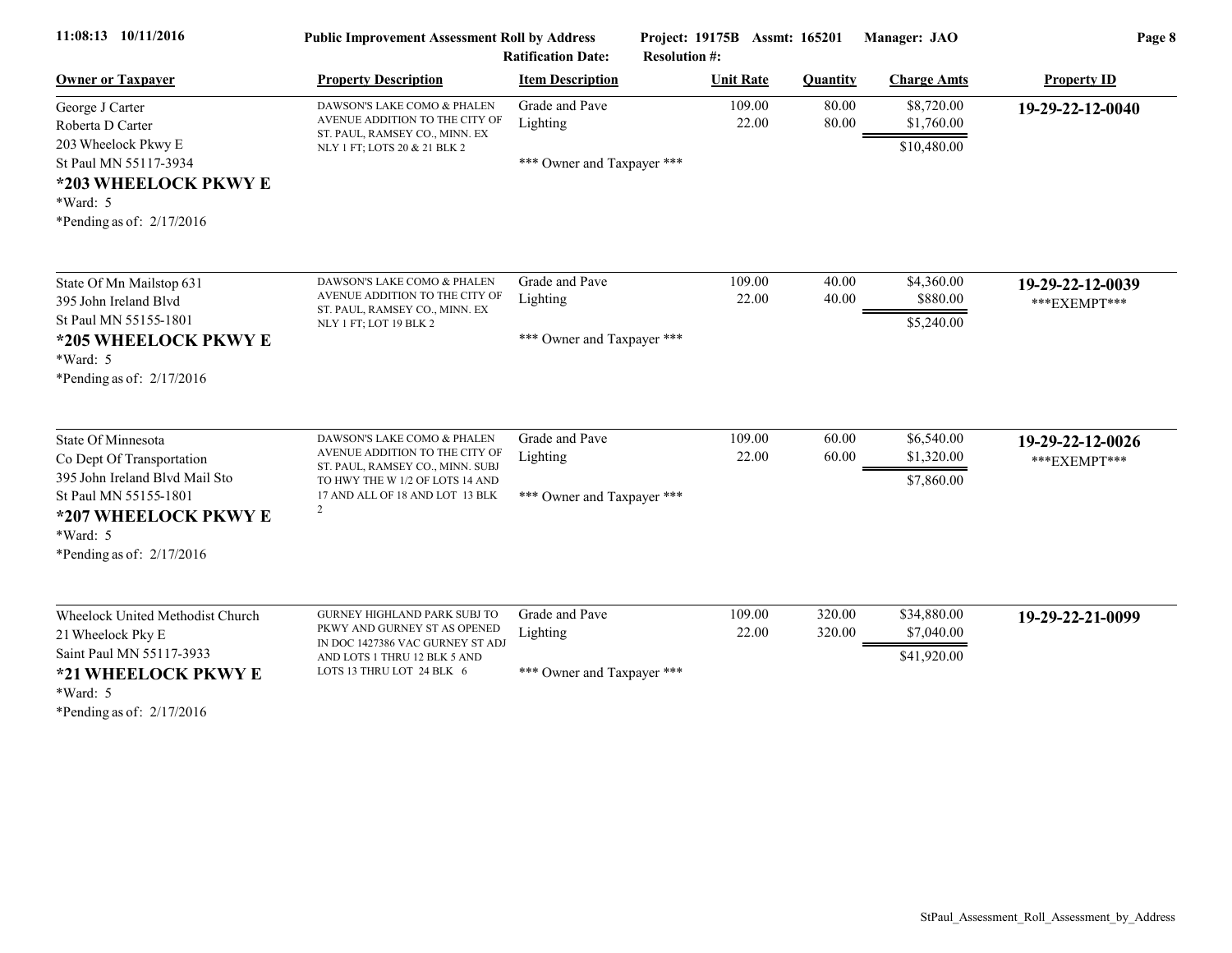| 11:08:13 10/11/2016                                                                                                                                | <b>Public Improvement Assessment Roll by Address</b><br><b>Ratification Date:</b>                                                                                                             |                                                          | Project: 19175B Assmt: 165201<br><b>Resolution #:</b> |                  | Manager: JAO                             | Page 9                           |  |
|----------------------------------------------------------------------------------------------------------------------------------------------------|-----------------------------------------------------------------------------------------------------------------------------------------------------------------------------------------------|----------------------------------------------------------|-------------------------------------------------------|------------------|------------------------------------------|----------------------------------|--|
| <b>Owner or Taxpayer</b>                                                                                                                           | <b>Property Description</b>                                                                                                                                                                   | <b>Item Description</b>                                  | <b>Unit Rate</b>                                      | <b>Quantity</b>  | <b>Charge Amts</b>                       | <b>Property ID</b>               |  |
| State Of Mn Mailstop 631<br>395 John Ireland Blyd<br>St Paul MN 55155-1801<br>*215 WHEELOCK PKWY E<br>*Ward: 5<br>*Pending as of: $2/17/2016$      | DAWSON'S LAKE COMO & PHALEN<br>AVENUE ADDITION TO THE CITY OF<br>ST. PAUL, RAMSEY CO., MINN. SUBJ<br>TO ESMTS & PKWY; E1/2 OF LOT 17 &<br>ALL OF LOT 16 BLK 2                                 | Grade and Pave<br>Lighting<br>*** Owner and Taxpayer *** | 109.00<br>22.00                                       | 59.00<br>59.00   | \$6,431.00<br>\$1,298.00<br>\$7,729.00   | 19-29-22-12-0028<br>***EXEMPT*** |  |
| Louis G Demaio<br>Donna M Demaio<br>22 Wheelock Pky E<br>St Paul MN 55117-3932<br>*22 WHEELOCK PKWY E<br>$*Ward: 5$<br>*Pending as of: $2/17/2016$ | <b>GURNEY HIGHLAND PARK VAC ST</b><br>ACCRUING & SUBJ TO PKWY, THE 75<br>FT OF LOTS 3 THRU LOT 8 BLK 12                                                                                       | Grade and Pave<br>Lighting<br>*** Owner and Taxpayer *** | 109.00<br>22.00                                       | 81.00<br>81.00   | \$8,829.00<br>\$1,782.00<br>\$10,611.00  | 19-29-22-21-0113                 |  |
| James P Quinn<br>Kim Chae Quinn<br>30 Wheelock Pky E<br>St Paul MN 55117-3932<br>*30 WHEELOCK PKWY E<br>*Ward: 5<br>*Pending as of: $2/17/2016$    | GURNEY HIGHLAND PARK SUBJ TO<br>ST; W 65 FT OF LOTS 18 THRU LOT 22<br><b>BLK</b> 11                                                                                                           | Grade and Pave<br>Lighting<br>*** Owner and Taxpayer *** | 109.00<br>22.00                                       | 65.00<br>65.00   | \$7,085.00<br>\$1,430.00<br>\$8,515.00   | 19-29-22-21-0060                 |  |
| Swo Properties Llc<br>304 Wheelock Pky E<br>St Paul MN 55130-3008<br>*304 WHEELOCK PKWY E<br>$*Ward: 5$<br>*Pending as of: $2/17/2016$             | KAVANAGH AND DAWSON'S<br>ADDITION TO THE CITY OF ST. PAUL<br>SUBJ TO ESMTS HWY & PKWY & NO<br>PART OF VAC IDAHO AVE ADJ THE<br>FOL; ALL OF VAC SLOAN ST VAC &<br>ACCRUING LOTS 12 THRU LOT 15 | Grade and Pave<br>Lighting<br>*** Owner and Taxpayer *** | 109.00<br>22.00                                       | 165.00<br>165.00 | \$17,985.00<br>\$3,630.00<br>\$21,615.00 | 19-29-22-11-0034                 |  |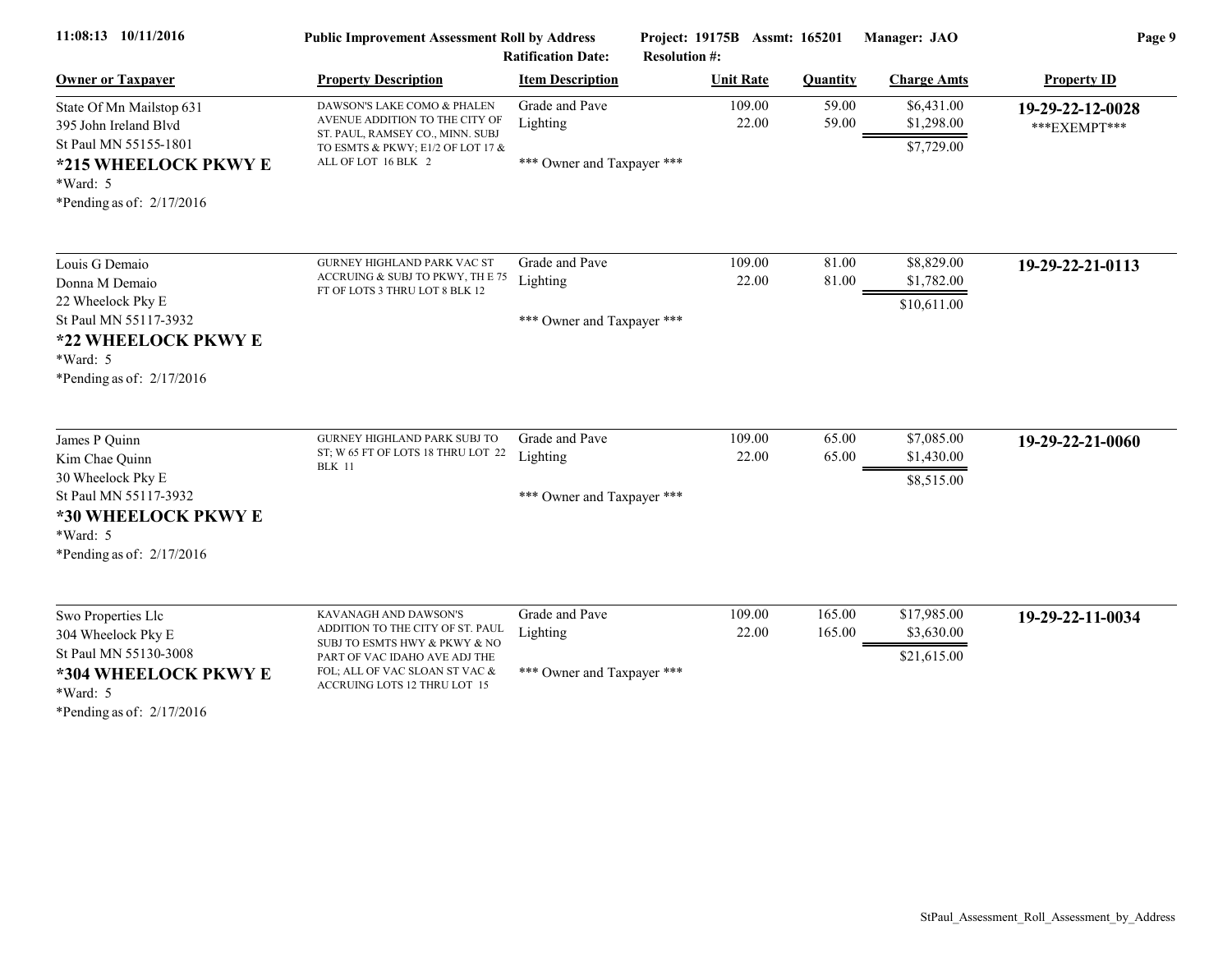| 11:08:13 10/11/2016                                                                                                                                                              | <b>Public Improvement Assessment Roll by Address</b><br><b>Ratification Date:</b>                                                                                                                     |                                                          | Project: 19175B Assmt: 165201<br><b>Resolution #:</b> |                  |                  | Manager: JAO                             | Page 10            |
|----------------------------------------------------------------------------------------------------------------------------------------------------------------------------------|-------------------------------------------------------------------------------------------------------------------------------------------------------------------------------------------------------|----------------------------------------------------------|-------------------------------------------------------|------------------|------------------|------------------------------------------|--------------------|
| <b>Owner or Taxpayer</b>                                                                                                                                                         | <b>Property Description</b>                                                                                                                                                                           | <b>Item Description</b>                                  |                                                       | <b>Unit Rate</b> | Quantity         | <b>Charge Amts</b>                       | <b>Property ID</b> |
| Chia V Xiong<br>Shong Xiong<br>311 Wheelock Pkwy E<br>St Paul MN 55130-3007<br>*311 WHEELOCK PKWY E<br>*Ward: 5<br>*Pending as of: $2/17/2016$                                   | KAVANAGH AND DAWSON'S<br>ADDITION TO THE CITY OF ST. PAUL<br>SUBJ TO PKY & VAC ST AND ALLEY<br>ACCRUING AND FOL, LOTS 22 THRU<br>25 BLK 1                                                             | Grade and Pave<br>Lighting<br>*** Owner and Taxpayer *** |                                                       | 109.00<br>22.00  | 165.00<br>165.00 | \$17,985.00<br>\$3,630.00<br>\$21,615.00 | 19-29-22-11-0061   |
| Gnia D Kong<br>Blia V Kong<br>312 Wheelock Pky E<br>St Paul MN 55130-3008<br>*312 WHEELOCK PKWY E<br>*Ward: 5<br>*Pending as of: $2/17/2016$                                     | KAVANAGH AND DAWSON'S<br>ADDITION TO THE CITY OF ST. PAUL<br>NO PART OF VAC ST AND FOL LOTS 1'<br>18 LOT 19 BLK 1                                                                                     | Grade and Pave<br>Lighting<br>*** Owner and Taxpayer *** |                                                       | 109.00<br>22.00  | 110.00<br>110.00 | \$11,990.00<br>\$2,420.00<br>\$14,410.00 | 19-29-22-11-0033   |
| Federal National Mortgage Assn<br>14221 Dallas Pkwy International Plaza Ii Ste<br>100<br>Dallas TX 75254-2946<br>*321 WHEELOCK PKWY E<br>*Ward: 5<br>*Pending as of: $2/17/2016$ | KAVANAGH AND DAWSON'S<br>ADDITION TO THE CITY OF ST. PAUL<br>SUBJ TO WHEELOCK PKY & EX N 9 FT<br>OF LOT 7; THAT PT OF LOTS 7,8 & 9<br>BLK 1 LYING W OF A L 40 FT E OF<br>AND PARALLEL WITH THE W L OF | Grade and Pave<br>Lighting<br>*** Owner and Taxpayer *** |                                                       | 109.00<br>22.00  | 50.00<br>50.00   | \$5,450.00<br>\$1,100.00<br>\$6,550.00   | 19-29-22-11-0067   |
| Craig F Bursch<br>Kim Ung<br>322 Wheelock Pky E<br>St Paul MN 55130-3008<br>*322 WHEELOCK PKWY E<br>*Ward: 5<br>*Pending as of: $2/17/2016$                                      | KAVANAGH AND DAWSON'S<br>ADDITION TO THE CITY OF ST. PAUL<br>SUBJ TO PKWY THE FOL EX E 83 5/10<br>FT LOTS 12 13 AND LOT 14 BLK 1                                                                      | Grade and Pave<br>Lighting<br>*** Owner and Taxpayer *** |                                                       | 109.00<br>22.00  | 41.00<br>41.00   | \$4,469.00<br>\$902.00<br>\$5,371.00     | 19-29-22-11-0010   |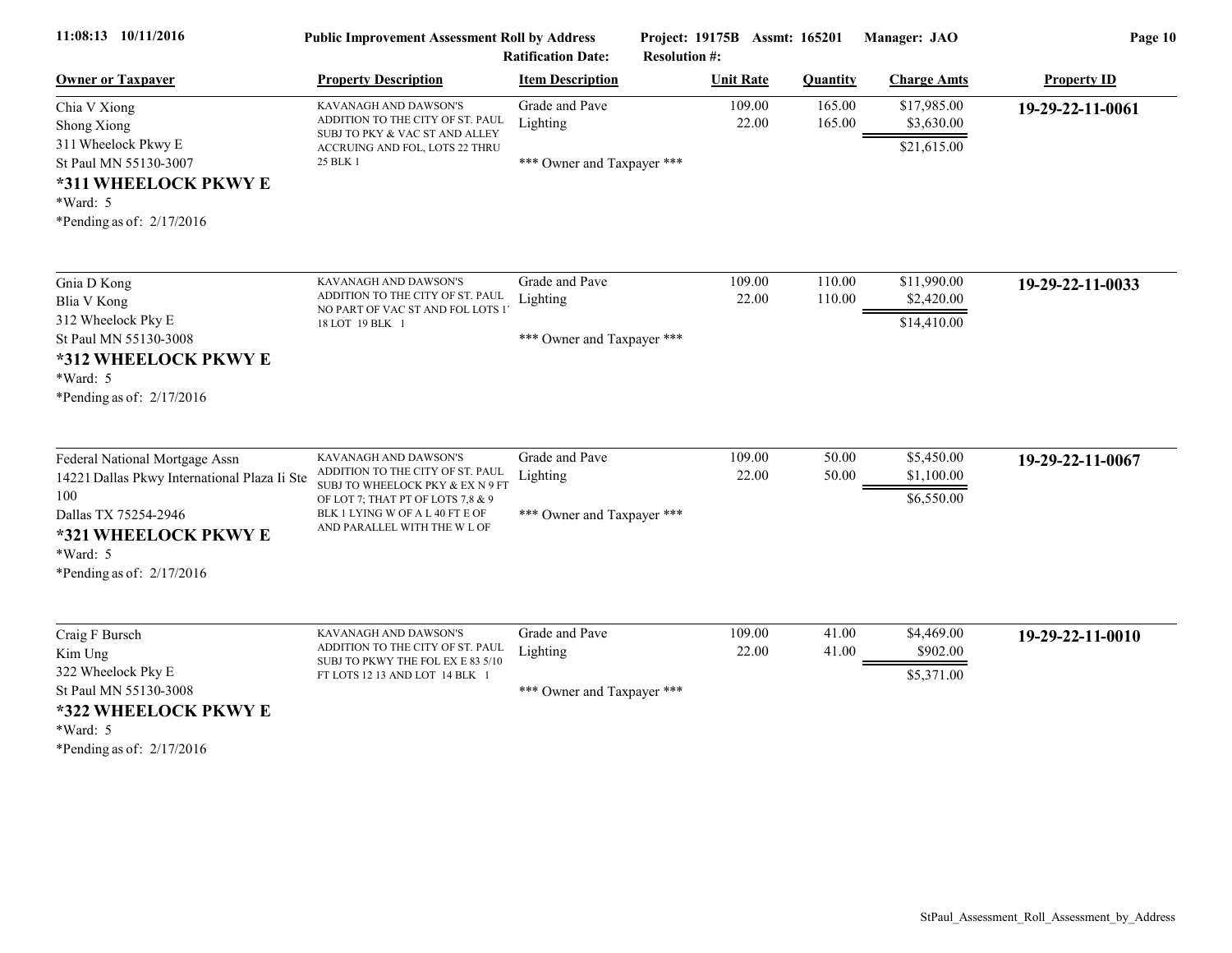| 11:08:13 10/11/2016                                                                                              | <b>Public Improvement Assessment Roll by Address</b><br><b>Ratification Date:</b>                                                              |                                        | Project: 19175B Assmt: 165201<br><b>Resolution #:</b> |                 | Manager: JAO                         | Page 11            |  |
|------------------------------------------------------------------------------------------------------------------|------------------------------------------------------------------------------------------------------------------------------------------------|----------------------------------------|-------------------------------------------------------|-----------------|--------------------------------------|--------------------|--|
| <b>Owner or Taxpayer</b>                                                                                         | <b>Property Description</b>                                                                                                                    | <b>Item Description</b>                | <b>Unit Rate</b>                                      | <b>Quantity</b> | <b>Charge Amts</b>                   | <b>Property ID</b> |  |
| Minnesota Homes Today Llc<br>7300 Hudson Blvd N Ste 200<br>Oakdale MN 55128-7142                                 | KAVANAGH AND DAWSON'S<br>ADDITION TO THE CITY OF ST. PAUL<br>SUBJ TO PKWY THE FOL W 41 75/100<br>FT OF E 83 5/10 FT OF LOTS 12 13 AND          | Grade and Pave<br>Lighting             | 109.00<br>22.00                                       | 42.00<br>42.00  | \$4,578.00<br>\$924.00<br>\$5,502.00 | 19-29-22-11-0009   |  |
| *326 WHEELOCK PKWY E<br>$*Ward: 5$<br>*Pending as of: $2/17/2016$                                                | LOT 14 BLK 1                                                                                                                                   | *** Owner and Taxpayer ***             |                                                       |                 |                                      |                    |  |
| Chicago Title Insurance Company                                                                                  | KAVANAGH AND DAWSON'S<br>ADDITION TO THE CITY OF ST. PAUL                                                                                      | Grade and Pave                         | 109.00                                                | 80.00           | \$8,720.00                           | 19-29-22-11-0066   |  |
| 2533 N 117th Ave<br>Omaha NE 68164-9662<br>*329 WHEELOCK PKWY E<br>$*Ward: 5$<br>*Pending as of: $2/17/2016$     | SUBJ TO WHEELOCK PKY & EX N 9 FT<br>OF LOT 7; THAT PT OF LOTS 7,8, & 9<br>BLK 1 LYING E OF A LINE 40 FT E OF<br>AND PARALLEL WITH THE WL OF SD | Lighting<br>*** Owner and Taxpayer *** | 22.00                                                 | 80.00           | \$1,760.00<br>\$10,480.00            |                    |  |
| Mary A Demaio                                                                                                    | KAVANAGH AND DAWSON'S<br>ADDITION TO THE CITY OF ST. PAUL                                                                                      | Grade and Pave<br>Lighting             | 109.00<br>22.00                                       | 42.00<br>42.00  | \$4,578.00<br>\$924.00               | 19-29-22-11-0008   |  |
| 330 Wheelock Pky E<br>St Paul MN 55130-3008<br>*330 WHEELOCK PKWY E<br>$*Ward: 5$<br>*Pending as of: $2/17/2016$ | SUBJ TO PKWY THE FOL E 41 75/100<br>FT OF LOTS 12 13 AND LOT 14 BLK 1                                                                          | *** Owner and Taxpayer ***             |                                                       |                 | \$5,502.00                           |                    |  |
| Roger J Kramer                                                                                                   | TROUTBROOK ADDITION LOT 6 BLK                                                                                                                  | Grade and Pave                         | 109.00                                                | 63.00           | \$6,867.00                           | 19-29-22-21-0120   |  |
| Marilyn Dahl<br>34 Wheelock Pky E                                                                                |                                                                                                                                                | Lighting                               | 22.00                                                 | 63.00           | \$1,386.00<br>\$8,253.00             |                    |  |
| St Paul MN 55117-3932<br>*34 WHEELOCK PKWY E<br>$*Ward: 5$<br>*Pending as of: $2/17/2016$                        |                                                                                                                                                | *** Owner and Taxpayer ***             |                                                       |                 |                                      |                    |  |
| Nou Lor<br>344 Wheelock Pky E                                                                                    | DAWSON'S 5TH ADDITION TO THE<br>CITY OF ST. PAUL, RAMSEY CO.,                                                                                  | Grade and Pave<br>Lighting             | 109.00<br>22.00                                       | 80.00<br>80.00  | \$8,720.00<br>\$1,760.00             | 20-29-22-22-0094   |  |
| Saint Paul MN 55130-3010<br>*344 WHEELOCK PKWY E<br>$*Ward: 5$                                                   | MINN. SUBJ TO PKWY THE W 95 FT OF<br>THE N 1/2 OF LOT 9 & THE W 95 FT OF<br>LOTS 10 & 11 BLK 2                                                 | *** Owner and Taxpayer ***             |                                                       |                 | \$10,480.00                          |                    |  |
| *Pending as of: 2/17/2016                                                                                        |                                                                                                                                                |                                        |                                                       |                 |                                      |                    |  |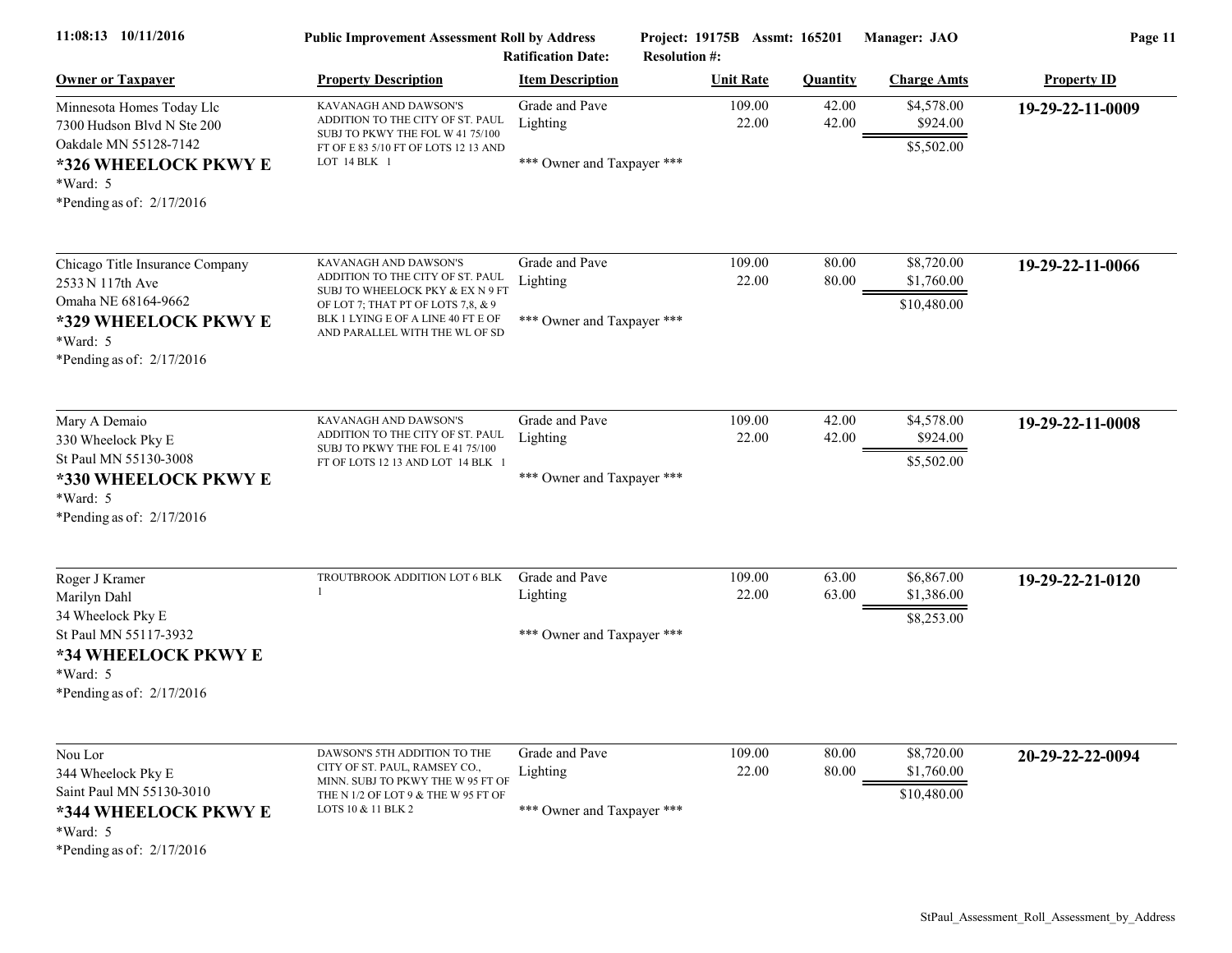| 11:08:13 10/11/2016                                                                                                                                   | <b>Public Improvement Assessment Roll by Address</b><br><b>Ratification Date:</b>                                                                                                                   |                                                          | Project: 19175B Assmt: 165201<br><b>Resolution #:</b> |                  | Manager: JAO                             | Page 12            |  |
|-------------------------------------------------------------------------------------------------------------------------------------------------------|-----------------------------------------------------------------------------------------------------------------------------------------------------------------------------------------------------|----------------------------------------------------------|-------------------------------------------------------|------------------|------------------------------------------|--------------------|--|
| <b>Owner or Taxpayer</b>                                                                                                                              | <b>Property Description</b>                                                                                                                                                                         | <b>Item Description</b>                                  | <b>Unit Rate</b>                                      | <b>Quantity</b>  | <b>Charge Amts</b>                       | <b>Property ID</b> |  |
| Dao T Hang<br>345 Wheelock Pky E<br>Saint Paul MN 55130-3074<br>*345 WHEELOCK PKWY E                                                                  | CLARKE'S 2ND ADDITION TO THE<br>CITY OF ST. PAUL, RAMSEY CO.,<br>MINN. SUBJ TO PKWY LOT 14 BLK 2<br>DAWSONS 5TH ADD AND IN SD<br>CLARKES 2ND ADD EX N 26 FT LOT 7                                   | Grade and Pave<br>Lighting<br>*** Owner and Taxpayer *** | 109.00<br>22.00                                       | 66.00<br>66.00   | \$7,194.00<br>\$1,452.00<br>\$8,646.00   | 20-29-22-22-0006   |  |
| *Ward: 5<br>*Pending as of: $2/17/2016$                                                                                                               | AND ALL OF LOT 8 BLK 1                                                                                                                                                                              |                                                          |                                                       |                  |                                          |                    |  |
| Ler Moo<br>Kawkheelar Hsa Moo<br>354 Wheelock Pkwy E<br>Saint Paul MN 55130-3010<br>*354 WHEELOCK PKWY E<br>$*Ward: 5$<br>*Pending as of: $2/17/2016$ | DAWSON'S 5TH ADDITION TO THE<br>CITY OF ST. PAUL, RAMSEY CO.,<br>MINN. SUBJ TO PKWY VAC IDAHO<br>AVE ACCRUING & VAC ALLEY BET<br>AND FOL WLY 49 7/10 FT OF LOTS 4<br>THRU 7 AND EX WLY 95 FT LOTS 8 | Grade and Pave<br>Lighting<br>*** Owner and Taxpayer *** | 109.00<br>22.00                                       | 100.00<br>100.00 | \$10,900.00<br>\$2,200.00<br>\$13,100.00 | 20-29-22-22-0083   |  |
| Gerald N Meyer<br>357 Wheelock Pky E<br>St Paul MN 55130-3074<br>*357 WHEELOCK PKWY E<br>*Ward: 5<br>*Pending as of: $2/17/2016$                      | CLARKE'S 2ND ADDITION TO THE<br>CITY OF ST. PAUL, RAMSEY CO.,<br>MINN. SUBJ TO PKWY; W 1/2 OF LOT<br>1 BLK 2 DAWSONS 5TH ADD & IN SD<br>CLARKES 2ND ADD W 1/2 OF LOTS 9<br>THRU LOT 11 BLK 1        | Grade and Pave<br>Lighting<br>*** Owner and Taxpayer *** | 109.00<br>22.00                                       | 62.00<br>62.00   | \$6,758.00<br>\$1,364.00<br>\$8,122.00   | 20-29-22-22-0007   |  |
| Amy Her<br>360 Wheelock Pky E<br>Saint Paul MN 55130-3010<br>*360 WHEELOCK PKWY E<br>$*Ward: 5$<br>*Pending as of: $2/17/2016$                        | DAWSON'S 5TH ADDITION TO THE<br>CITY OF ST. PAUL, RAMSEY CO.,<br>MINN. SUBJ TO PKWY & VAC IDAHO<br>AVE ACCRUING EX WLY 49 7/10 FT<br>LOTS 4 THRU LOT 7 BLK 2                                        | Grade and Pave<br>Lighting<br>*** Owner and Taxpayer *** | 109.00<br>22.00                                       | 75.00<br>75.00   | \$8,175.00<br>\$1,650.00<br>\$9,825.00   | 20-29-22-22-0084   |  |
| Zahoua S Xiong<br>363 Wheelock Pky E<br>Saint Paul MN 55130-3074<br>*363 WHEELOCK PKWY E<br>*Ward: 5<br>*Pending as of: $2/17/2016$                   | CLARKE'S 2ND ADDITION TO THE<br>CITY OF ST. PAUL, RAMSEY CO.,<br>MINN. THAT PT OF W 10 FT OF W 1/2<br>OF VAC EDGEMONT ST AS PLATTED<br>IN DAWSON'S 5TH ADDN WHICH<br>LIES NLY OF NLY R/W L OF       | Grade and Pave<br>Lighting<br>*** Owner and Taxpayer *** | 109.00<br>22.00                                       | 73.00<br>73.00   | \$7,957.00<br>\$1,606.00<br>\$9,563.00   | 20-29-22-22-0098   |  |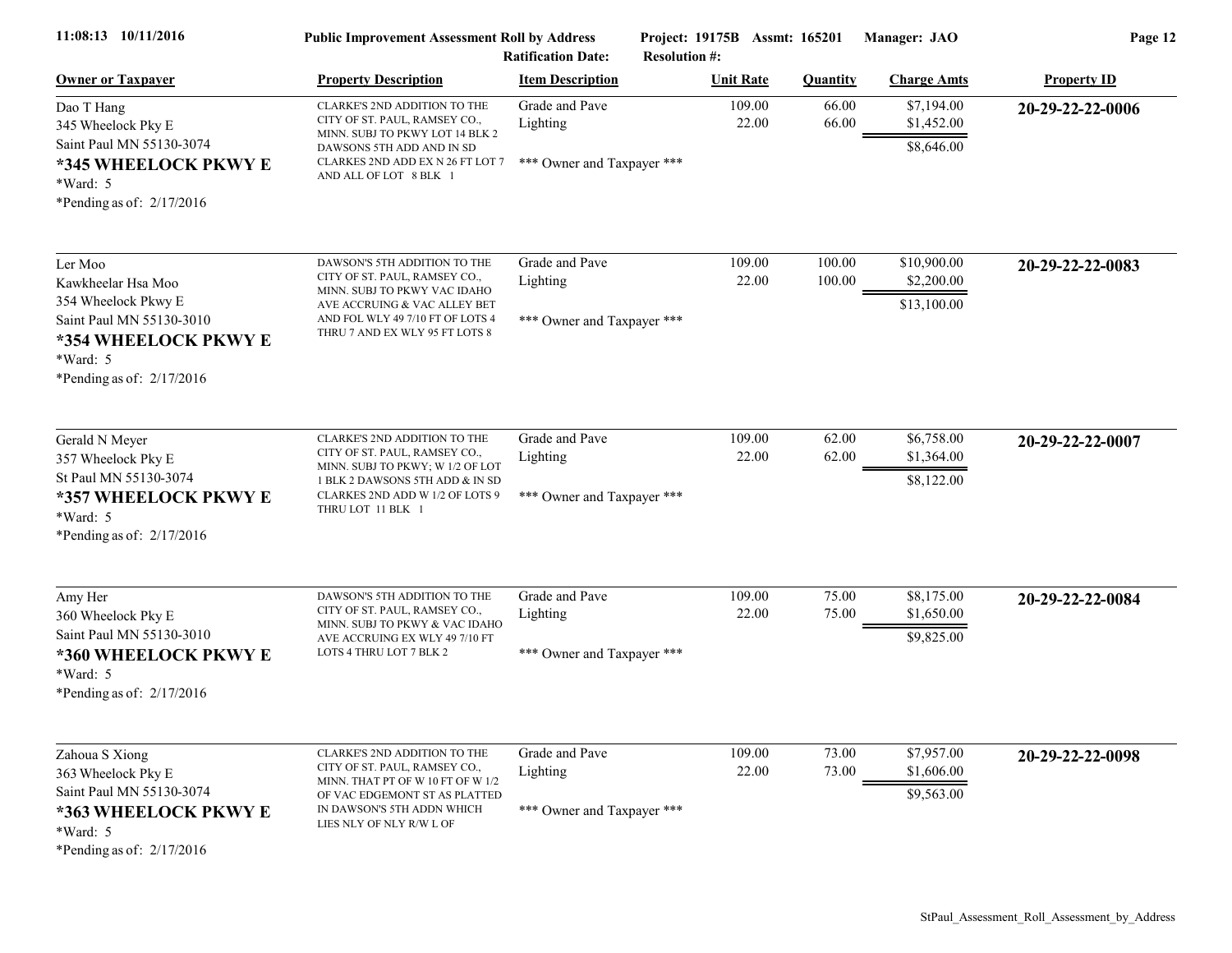| 11:08:13 10/11/2016                                                                                                                                    | <b>Public Improvement Assessment Roll by Address</b><br><b>Ratification Date:</b>                                                                                                                          |                                                          | Project: 19175B Assmt: 165201<br><b>Resolution #:</b> |                 | Manager: JAO                           | Page 13            |  |
|--------------------------------------------------------------------------------------------------------------------------------------------------------|------------------------------------------------------------------------------------------------------------------------------------------------------------------------------------------------------------|----------------------------------------------------------|-------------------------------------------------------|-----------------|----------------------------------------|--------------------|--|
| <b>Owner or Taxpayer</b>                                                                                                                               | <b>Property Description</b>                                                                                                                                                                                | <b>Item Description</b>                                  | <b>Unit Rate</b>                                      | <b>Quantity</b> | <b>Charge Amts</b>                     | <b>Property ID</b> |  |
| Renovations Inc.<br>Po Box 836<br>Lake Elmo MN 55042-0436<br>*367 WHEELOCK PKWY E<br>$*Ward: 5$<br>*Pending as of: $2/17/2016$                         | CLARKE'S 2ND ADDITION TO THE<br>CITY OF ST. PAUL, RAMSEY CO.,<br>MINN. THAT PT OF THE E 1/2 OF VAC<br>EDGEMONT ST AS PLATTED IN<br>CLARKE'S 2ND ADDN AND THAT PT<br>OF THE E 1/2 OF VAC EDGEMONT ST        | Grade and Pave<br>Lighting<br>*** Owner and Taxpayer *** | 109.00<br>22.00                                       | 50.00<br>50.00  | \$5,450.00<br>\$1,100.00<br>\$6,550.00 | 20-29-22-22-0097   |  |
| Jose Guevara<br>Laura Gutierrez<br>373 Wheelock Parkway E<br>St Paul MN 55130-3074<br>*373 WHEELOCK PKWY E<br>*Ward: 5<br>*Pending as of: $2/17/2016$  | CLARKE'S 2ND ADDITION TO THE<br>CITY OF ST. PAUL, RAMSEY CO.,<br>MINN. THAT PT OF LOTS 13 & 14 BLK<br>1 DAWSON'S 5TH ADD TO ST PAUL<br>AND IN SD CLARKE'S 2ND ADDN TO<br>ST PAUL THAT PT OF LOTS 7 & 8 BLK | Grade and Pave<br>Lighting<br>*** Owner and Taxpayer *** | 109.00<br>22.00                                       | 63.00<br>63.00  | \$6,867.00<br>\$1,386.00<br>\$8,253.00 | 20-29-22-22-0096   |  |
| Daniel P Vittori<br>Heather J Vittori<br>379 Wheelock Pkwy<br>St Paul MN 55130-3074<br>*379 WHEELOCK PKWY E<br>*Ward: 5<br>*Pending as of: $2/17/2016$ | CLARKE'S 2ND ADDITION TO THE<br>CITY OF ST. PAUL, RAMSEY CO.,<br>MINN. E 62.32 FT OF THE FOL; LOTS<br>13 & 14 BLK 1 DAWSON'S 5TH ADD &<br>IN SD CLARKE'S 2ND ADD LOTS 7 $\&$ 8<br>BLK <sub>2</sub>         | Grade and Pave<br>Lighting<br>*** Owner and Taxpayer *** | 109.00<br>22.00                                       | 63.00<br>63.00  | \$6,867.00<br>\$1,386.00<br>\$8,253.00 | 20-29-22-22-0088   |  |
| Jennifer H Troy<br>38 Wheelock Pky E<br>St Paul MN 55117-3932<br>*38 WHEELOCK PKWY E<br>*Ward: 5<br>*Pending as of: $2/17/2016$                        | <b>GURNEY HIGHLAND PARK EX E 6O</b><br>FT THE FOL SUBJ TO PKWY LOTS 1<br>AND 2 AND ALL OF LOTS 3 THRU<br>LOT 7 BLK 11                                                                                      | Grade and Pave<br>Lighting<br>*** Owner and Taxpayer *** | 109.00<br>22.00                                       | 70.00<br>70.00  | \$7,630.00<br>\$1,540.00<br>\$9,170.00 | 19-29-22-21-0056   |  |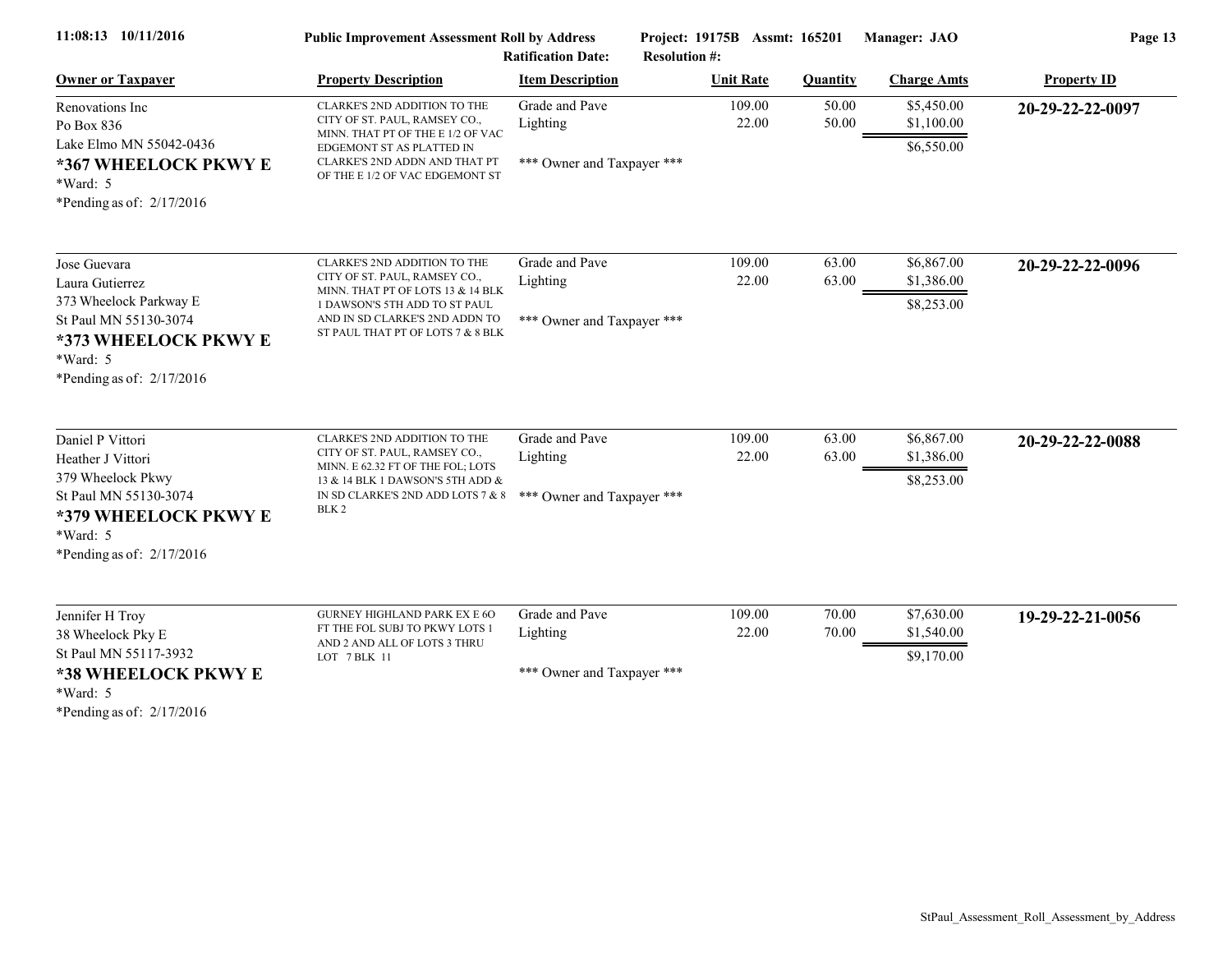| 11:08:13 10/11/2016                                                                                                                                          | <b>Public Improvement Assessment Roll by Address</b><br><b>Ratification Date:</b>                                                                                                                                           |                                                          | Project: 19175B Assmt: 165201<br><b>Resolution #:</b> |                  | Manager: JAO                             | Page 14                          |  |
|--------------------------------------------------------------------------------------------------------------------------------------------------------------|-----------------------------------------------------------------------------------------------------------------------------------------------------------------------------------------------------------------------------|----------------------------------------------------------|-------------------------------------------------------|------------------|------------------------------------------|----------------------------------|--|
| <b>Owner or Taxpayer</b>                                                                                                                                     | <b>Property Description</b>                                                                                                                                                                                                 | <b>Item Description</b>                                  | <b>Unit Rate</b>                                      | <b>Quantity</b>  | <b>Charge Amts</b>                       | <b>Property ID</b>               |  |
| City Of St Paul<br>25 4th St W Rm 1000<br>St Paul MN 55102-1692<br>*395 WHEELOCK PKWY E<br>*Ward: 5<br>*Pending as of: $2/17/2016$                           | SECTION 20 TOWN 29 RANGE 22<br>LOTS 1 & 2 & SUBJ TO PKWY; LOT 3<br>BLK 1 DAWSONS 5TH ADD. LOT 9<br>BLK 2 & LOTS 8 THRU 12 BLK 3<br>CLARKES 2ND ADD & IN SD SEC 20,<br>PART OF S 891 FT OF E 1/2 OF NW 1/4                   | Grade and Pave<br>Lighting<br>*** Taxpayer ***           | 109.00<br>22.00                                       | 375.00<br>375.00 | \$40,875.00<br>\$8,250.00<br>\$49,125.00 | 20-29-22-22-0062<br>***EXEMPT*** |  |
| State Of Mn Trust Exempt<br>Po Box 64097<br>St Paul MN 55164-0097<br>*395 WHEELOCK PKWY E<br>$*Ward: 5$<br>*Pending as of: $2/17/2016$                       | SECTION 20 TOWN 29 RANGE 22<br>LOTS 1 & 2 & SUBJ TO PKWY; LOT 3<br>BLK 1 DAWSONS 5TH ADD. LOT 9<br>BLK 2 & LOTS 8 THRU 12 BLK 3<br>CLARKES 2ND ADD & IN SD SEC 20,<br>PART OF S 891 FT OF E 1/2 OF NW 1/4                   | *** Owner ***                                            |                                                       |                  |                                          | 20-29-22-22-0062<br>***EXEMPT*** |  |
| Katherine Harstad<br>434 Wheelock Pky E<br>St Paul MN 55101-3028<br>*434 WHEELOCK PKWY E<br>*Ward: 5<br>*Pending as of: $2/17/2016$                          | R. C. WITT ADDITION SUBJ TO ESMTS<br>THE FOL; PART OF LOT 9 NWLY OF A<br>L BEG AT ELY COR OF LOT 3 TH NW<br>10FT TH R 90 DEG 17.32 FT TH L 90<br>DEG 20 FT TH R TO A PT ON N L OF<br>LOT 9 SD PT BEING 74FT SE OF N COR     | Grade and Pave<br>Lighting<br>*** Owner and Taxpayer *** | 109.00<br>22.00                                       | 74.00<br>74.00   | \$8,066.00<br>\$1,628.00<br>\$9,694.00   | 20-29-22-22-0052                 |  |
| Kevin M Kidnie<br>Marjorie L Kidnie<br>436 Wheelock Pky E<br>St Paul MN 55130-3028<br>*436 WHEELOCK PKWY E<br>*Ward: 5<br>*Pending as of: $2/17/2016$        | R. C. WITT ADDITION COM AT MOST<br>ELY COR OF LOT 3 TH NWLY 10 FT TH<br>R 90 DEG FOR 17.32 FT FOR PT OF BEG<br>TH L 90 DEG FOR 20 FT TH R 131.7 FT<br>TO A PT ON NE LINE OF LOT 9 SD PT<br>BEING 74 FT SE FROM MOST NLY COR | Grade and Pave<br>Lighting<br>*** Owner and Taxpayer *** | 109.00<br>22.00                                       | 70.00<br>70.00   | \$7,630.00<br>\$1,540.00<br>\$9,170.00   | 20-29-22-22-0053                 |  |
| Louis J Sirian<br>Louis J Sirian Trustee<br>448 Wheelock Pky E<br>St Paul MN 55130-3028<br>*448 WHEELOCK PKWY E<br>$*Ward: 5$<br>*Pending as of: $2/17/2016$ | MORTON'S SECOND ADDITION TO<br>THE CITY OF ST. PAUL, RAMSEY CO.,<br>MINN. PART OF LOT 9 R C WITT ADD<br>DESC AS FOL; COM AT NE COR OF<br>LOT 3 TH NW 10 FT TH R 90 DEG 17.32<br>FT TH ELY 20 FT ON A LINE TO E LINE         | Grade and Pave<br>Lighting<br>*** Owner and Taxpayer *** | 109.00<br>22.00                                       | 125.00<br>125.00 | \$13,625.00<br>\$2,750.00<br>\$16,375.00 | 20-29-22-22-0055                 |  |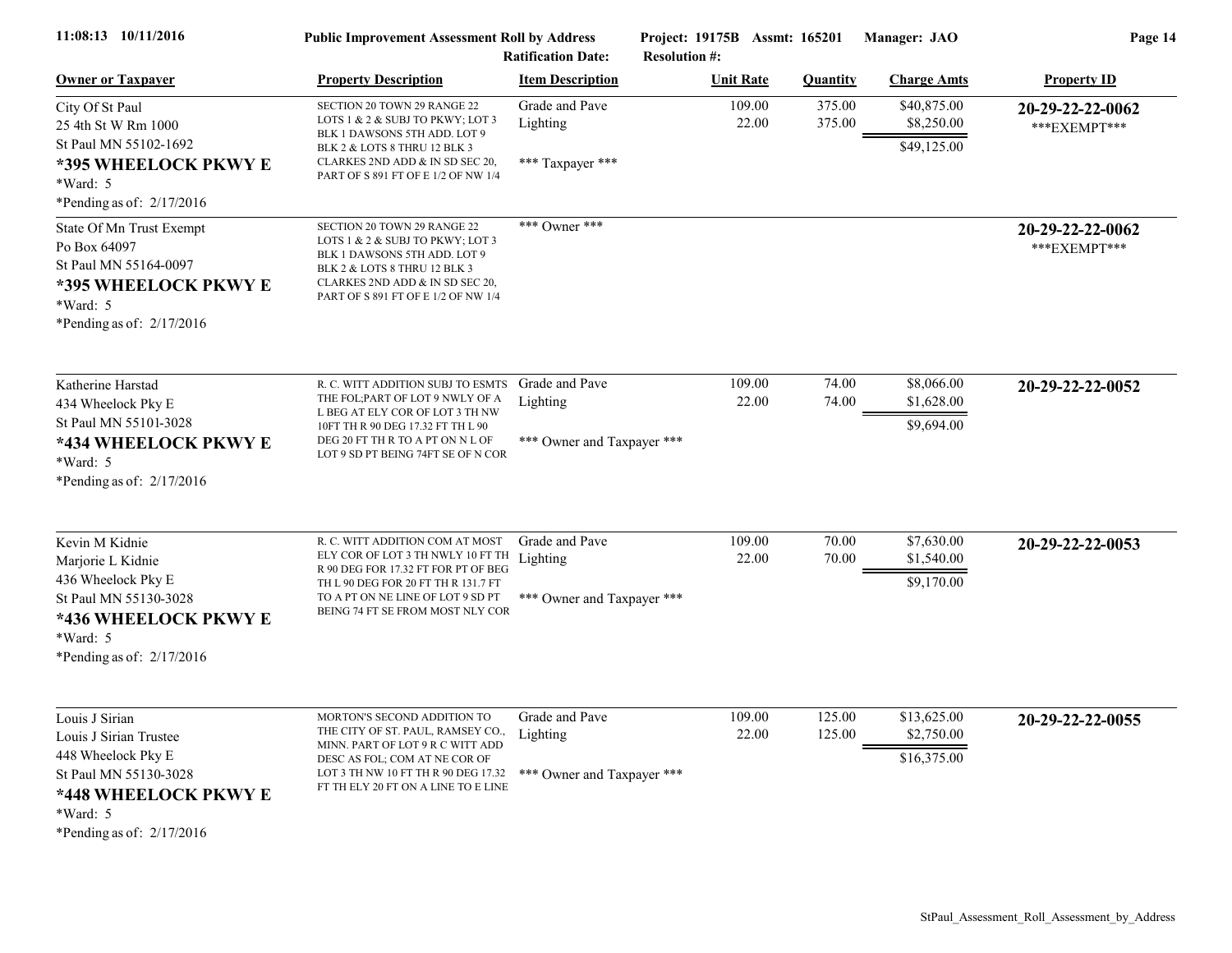| 11:08:13 10/11/2016                                                                                                                                      | <b>Public Improvement Assessment Roll by Address</b><br><b>Ratification Date:</b>                                                                                    |                                                          | Project: 19175B Assmt: 165201<br><b>Resolution #:</b> |                  | Manager: JAO                             | Page 15            |  |
|----------------------------------------------------------------------------------------------------------------------------------------------------------|----------------------------------------------------------------------------------------------------------------------------------------------------------------------|----------------------------------------------------------|-------------------------------------------------------|------------------|------------------------------------------|--------------------|--|
| <b>Owner or Taxpayer</b>                                                                                                                                 | <b>Property Description</b>                                                                                                                                          | <b>Item Description</b>                                  | <b>Unit Rate</b>                                      | <b>Quantity</b>  | <b>Charge Amts</b>                       | <b>Property ID</b> |  |
| Ralph J Conoryea<br>Donna M Conoryea<br>451 Wheelock Pky E<br>St Paul MN 55130-3220<br>*451 WHEELOCK PKWY E<br>$*Ward: 5$<br>*Pending as of: $2/17/2016$ | GOTHIER'S ADDITION NO. 2 SUBJ TO<br>ESMTS THE FOL W TRIANGULAR<br>PART OF LOT 5 MEASURING 3O FT ON<br>N L AND 136 83/100 FT ON W L<br>THEREOF AND ALL OF LOT 6 BLK 2 | Grade and Pave<br>Lighting<br>*** Owner and Taxpayer *** | 109.00<br>22.00                                       | 116.00<br>116.00 | \$12,644.00<br>\$2,552.00<br>\$15,196.00 | 20-29-22-24-0001   |  |
| Mark Anthony Larson<br>46 Wheelock Pky E<br>St Paul MN 55117-3932<br>*46 WHEELOCK PKWY E<br>$*Ward: 5$<br>*Pending as of: $2/17/2016$                    | <b>GURNEY HIGHLAND PARK E 6O FT</b><br>OF FOL SUBJ TO PKWY LOTS 1 AND 2<br>AND ALL OF LOTS 3 THRU LOT 7<br><b>BLK 11</b>                                             | Grade and Pave<br>Lighting<br>*** Owner and Taxpayer *** | 109.00<br>22.00                                       | 60.00<br>60.00   | \$6,540.00<br>\$1,320.00<br>\$7,860.00   | 19-29-22-21-0055   |  |
| Virginia L Perry<br>480 Wheelock Pkwy E<br>Saint Paul MN 55130-3221<br>*480 WHEELOCK PKWY E<br>$*Ward: 5$<br>*Pending as of: $2/17/2016$                 | E. P. GIBLIN'S CITY VIEW ESTATES<br>LOTS 2 & LOT 3 BLK 1                                                                                                             | Grade and Pave<br>Lighting<br>*** Owner and Taxpayer *** | 109.00<br>22.00                                       | 96.00<br>96.00   | \$10,464.00<br>\$2,112.00<br>\$12,576.00 | 20-29-22-24-0143   |  |
| Jeffrey M Leong<br>891 33rd Ave<br>San Francisco CA 94121-4122<br>*491 WHEELOCK PKWY E<br>$*Ward: 5$<br>*Pending as of: $2/17/2016$                      | <b>GOTHIER'S ADDITION NO. 2 LOT 7</b><br>BLK 2                                                                                                                       | Grade and Pave<br>Lighting<br>*** Owner and Taxpayer *** | 109.00<br>22.00                                       | 80.00<br>80.00   | \$8,720.00<br>\$1,760.00<br>\$10,480.00  | 20-29-22-24-0004   |  |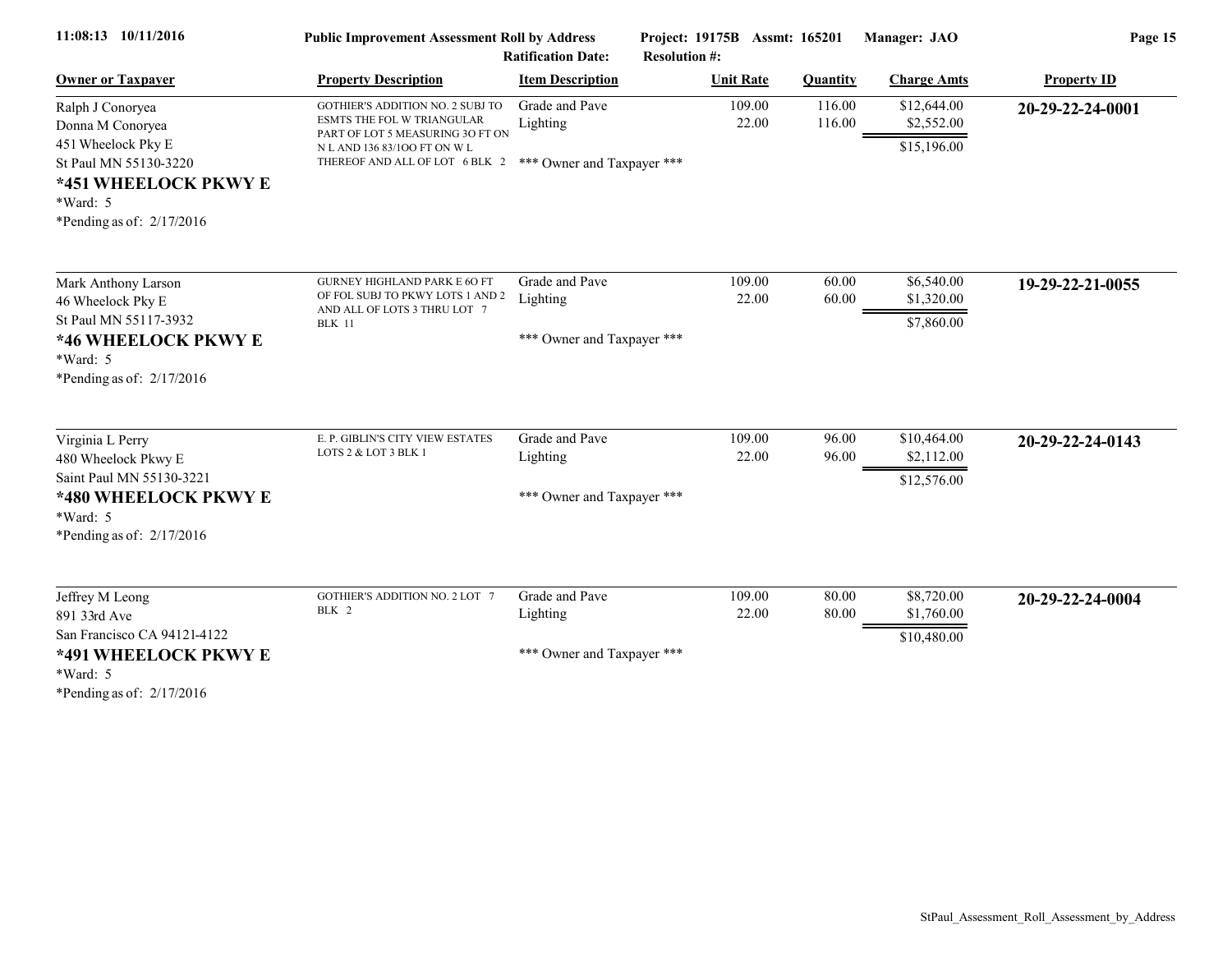| 11:08:13 10/11/2016                                                                                                                              | <b>Public Improvement Assessment Roll by Address</b><br><b>Ratification Date:</b> |                                                          | Project: 19175B Assmt: 165201<br><b>Resolution #:</b> |                 | Manager: JAO                            | Page 16            |  |
|--------------------------------------------------------------------------------------------------------------------------------------------------|-----------------------------------------------------------------------------------|----------------------------------------------------------|-------------------------------------------------------|-----------------|-----------------------------------------|--------------------|--|
| <b>Owner or Taxpayer</b>                                                                                                                         | <b>Property Description</b>                                                       | <b>Item Description</b>                                  | <b>Unit Rate</b>                                      | <b>Quantity</b> | <b>Charge Amts</b>                      | <b>Property ID</b> |  |
| Joe Lang<br>Mindy Lang<br>492 Wheelock Pkwy E<br>St Paul MN 55130-3221                                                                           | E. P. GIBLIN'S CITY VIEW ESTATES<br>LOT 4 BLK 1                                   | Grade and Pave<br>Lighting<br>*** Owner and Taxpayer *** | 109.00<br>22.00                                       | 88.00<br>88.00  | \$9,592.00<br>\$1,936.00<br>\$11,528.00 | 20-29-22-24-0024   |  |
| *492 WHEELOCK PKWY E<br>*Ward: 5<br>*Pending as of: $2/17/2016$                                                                                  |                                                                                   |                                                          |                                                       |                 |                                         |                    |  |
| American Medical Research Inc<br>105 Lakeland Shores Rd<br>Lakeland MN 55043-9601                                                                | E. P. GIBLIN'S CITY VIEW ESTATES<br>LOT 5 BLK 1                                   | Grade and Pave<br>Lighting                               | 109.00<br>22.00                                       | 45.00<br>45.00  | \$4,905.00<br>\$990.00                  | 20-29-22-24-0025   |  |
| *494 WHEELOCK PKWY E<br>$*Ward: 5$<br>*Pending as of: $2/17/2016$                                                                                |                                                                                   | *** Owner and Taxpayer ***                               |                                                       |                 | \$5,895.00                              |                    |  |
| My Hanh Thi Nguyen<br>496 Wheelock Pky E<br>Saint Paul MN 55130-3221<br>*496 WHEELOCK PKWY E<br>*Ward: 5<br>*Pending as of: $2/17/2016$          | E. P. GIBLIN'S CITY VIEW ESTATES<br>LOT 6 BLK 1                                   | Grade and Pave<br>Lighting<br>*** Owner and Taxpayer *** | 109.00<br>22.00                                       | 45.00<br>45.00  | \$4,905.00<br>\$990.00<br>\$5,895.00    | 20-29-22-24-0026   |  |
| Tou Bee Lee<br>Pa Shen Xiong<br>498 Wheelock Pky E<br>St Paul MN 55130-3221<br>*498 WHEELOCK PKWY E<br>$*Ward: 5$<br>*Pending as of: $2/17/2016$ | E. P. GIBLIN'S CITY VIEW ESTATES<br>LOT 7 BLK 1                                   | Grade and Pave<br>Lighting<br>*** Owner and Taxpayer *** | 109.00<br>22.00                                       | 82.00<br>82.00  | \$8,938.00<br>\$1,804.00<br>\$10,742.00 | 20-29-22-24-0027   |  |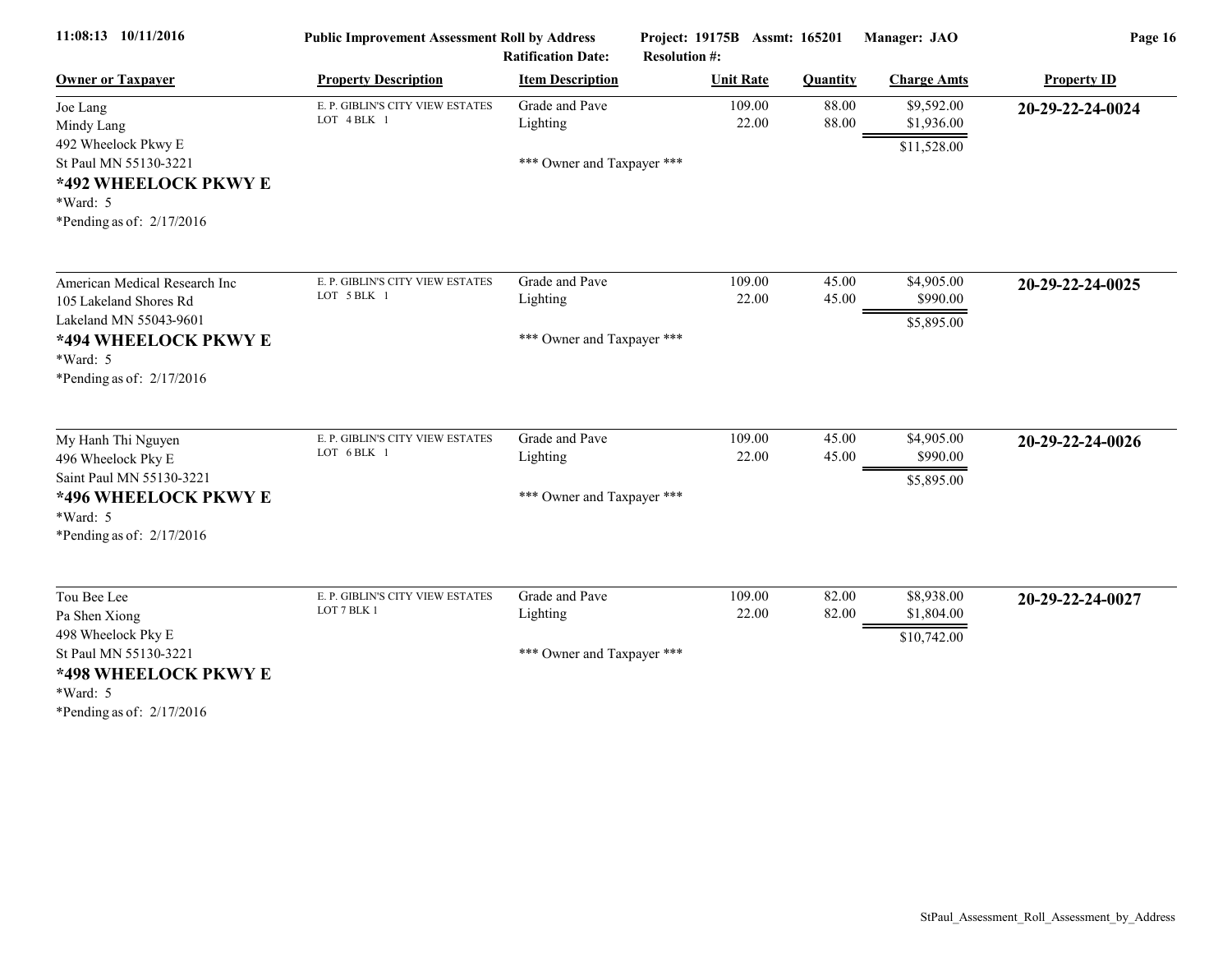| 11:08:13 10/11/2016                                                                                                                        | <b>Public Improvement Assessment Roll by Address</b><br><b>Ratification Date:</b>                                                                                                                           |                                                          | Project: 19175B Assmt: 165201<br><b>Resolution #:</b> |                  | Manager: JAO                             | Page 17            |  |
|--------------------------------------------------------------------------------------------------------------------------------------------|-------------------------------------------------------------------------------------------------------------------------------------------------------------------------------------------------------------|----------------------------------------------------------|-------------------------------------------------------|------------------|------------------------------------------|--------------------|--|
| <b>Owner or Taxpayer</b>                                                                                                                   | <b>Property Description</b>                                                                                                                                                                                 | <b>Item Description</b>                                  | <b>Unit Rate</b>                                      | <b>Quantity</b>  | <b>Charge Amts</b>                       | <b>Property ID</b> |  |
| Ching Thor<br>Khua Ly<br>502 Wheelock Pkwy<br>St Paul MN 55130-3223<br>*502 WHEELOCK PKWY E<br>*Ward: 5<br>*Pending as of: $2/17/2016$     | E. P. GIBLIN'S CITY VIEW ESTATES<br>LOT 8 BLK 1                                                                                                                                                             | Grade and Pave<br>Lighting<br>*** Owner ***              | 109.00<br>22.00                                       | 70.00<br>70.00   | \$7,630.00<br>\$1,540.00<br>\$9,170.00   | 20-29-22-24-0028   |  |
| Lee Thor<br>502 Wheelock Pkwy<br>St Paul MN 55130-3223<br>*502 WHEELOCK PKWY E<br>*Ward: 5<br>*Pending as of: $2/17/2016$                  | E. P. GIBLIN'S CITY VIEW ESTATES<br>LOT 8 BLK 1                                                                                                                                                             | *** Taxpayer ***                                         |                                                       |                  |                                          | 20-29-22-24-0028   |  |
| 505 Llc<br>735 Manomin Ave Apt 2<br>Saint Paul MN 55107-3460<br>*505 WHEELOCK PKWY E<br>*Ward: 5<br>*Pending as of: $2/17/2016$            | SECTION 20 TOWN 29 RANGE 22<br>MOST SLY PART OF LOT 2 BLK 2<br>GOTHIERS ADD NO 2 MEASURING<br>117 2/10 FT ON W L 122 7/10 FT ON E L<br>AND 10 67/100 FT ON PKWY ALSO EX<br>N 71 FT PART OF SE 1/4 OF NW 1/4 | Grade and Pave<br>Lighting<br>*** Owner and Taxpayer *** | 109.00<br>22.00                                       | 77.00<br>77.00   | \$8,393.00<br>\$1,694.00<br>\$10,087.00  | 20-29-22-24-0007   |  |
| 1st Church Of Nazarene<br>1746 Hamline Ave N<br>Roseville MN 55113-6222<br>*518 WHEELOCK PKWY E<br>*Ward: 5<br>*Pending as of: $2/17/2016$ | FIRST CHURCH OF THE NAZARENE<br>ADDITION LOT 4 BLK 1                                                                                                                                                        | Grade and Pave<br>Lighting<br>*** Owner and Taxpayer *** | 109.00<br>22.00                                       | 133.00<br>133.00 | \$14,497.00<br>\$2,926.00<br>\$17,423.00 | 20-29-22-24-0055   |  |
| Kristi Wheeler<br>519 WHEELOCK PKWY E<br>ST PAUL MN 55130-3222<br>*519 WHEELOCK PKWY E<br>$*Ward: 5$<br>*Pending as of: $2/17/2016$        | LOTS 1 AND LOT 2 BLK 1                                                                                                                                                                                      | Grade and Pave<br>Lighting<br>*** Owner and Taxpayer *** | 109.00<br>22.00                                       | 156.00<br>156.00 | \$17,004.00<br>\$3,432.00<br>\$20,436.00 | 20-29-22-24-0147   |  |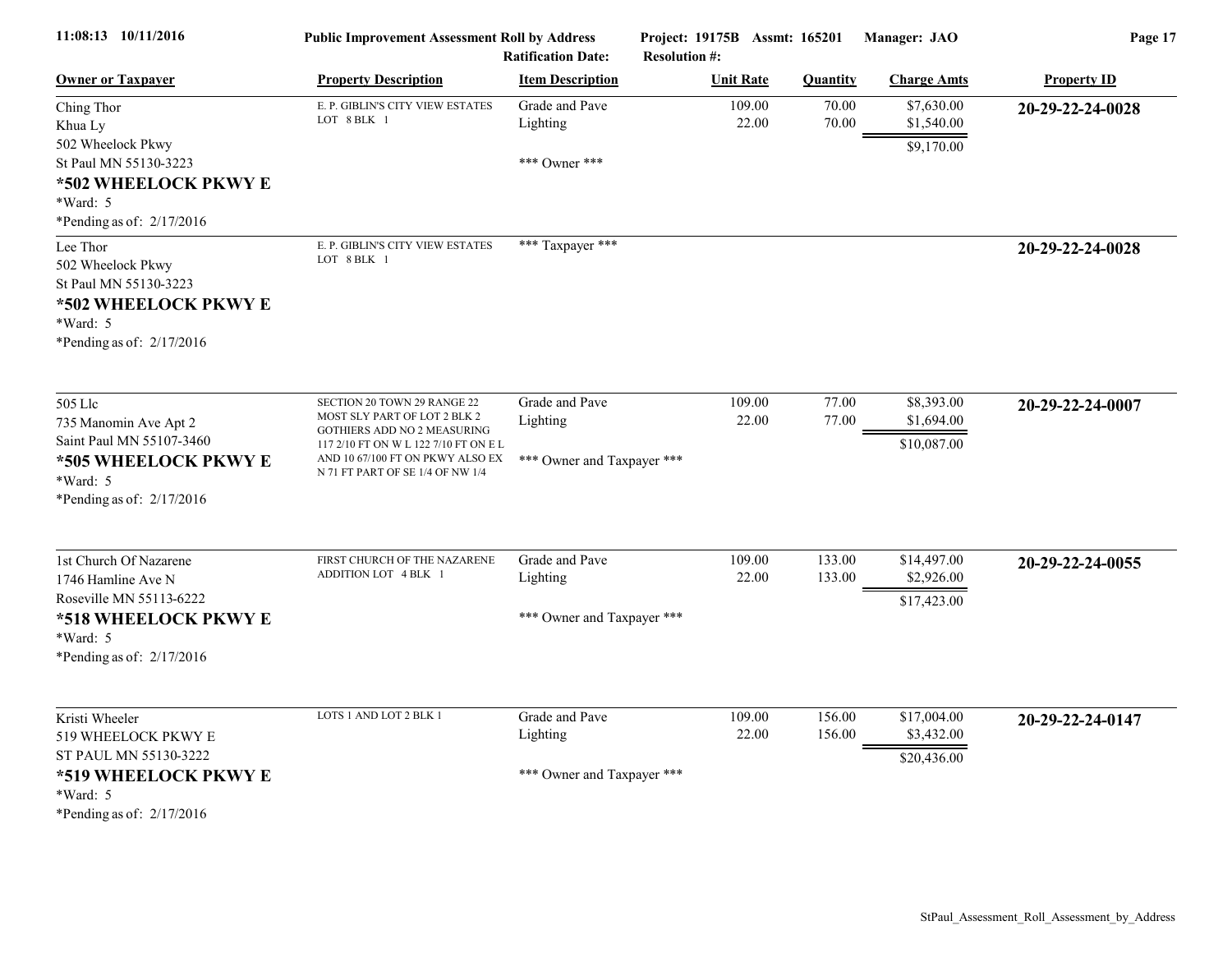| 11:08:13 10/11/2016                                                                          | <b>Public Improvement Assessment Roll by Address</b><br><b>Ratification Date:</b>                                                                   |                            | Project: 19175B Assmt: 165201<br><b>Resolution #:</b> |                  | Manager: JAO                           | Page 18            |  |
|----------------------------------------------------------------------------------------------|-----------------------------------------------------------------------------------------------------------------------------------------------------|----------------------------|-------------------------------------------------------|------------------|----------------------------------------|--------------------|--|
| <b>Owner or Taxpayer</b>                                                                     | <b>Property Description</b>                                                                                                                         | <b>Item Description</b>    | <b>Unit Rate</b>                                      | <b>Quantity</b>  | <b>Charge Amts</b>                     | <b>Property ID</b> |  |
| Shawn S Gayner<br>52 Wheelock Pky E                                                          | <b>GURNEY HIGHLAND PARK W 1/2 OF</b><br>LOTS 18 THRU LOT 24 BLK 10                                                                                  | Grade and Pave<br>Lighting | 109.00<br>22.00                                       | 19.00<br>19.00   | \$2,071.00<br>\$418.00                 | 19-29-22-21-0103   |  |
| Saint Paul MN 55117-3940<br>*52 WHEELOCK PKWY E<br>$*Ward: 5$<br>*Pending as of: $2/17/2016$ |                                                                                                                                                     | *** Owner and Taxpayer *** |                                                       |                  | \$2,489.00                             |                    |  |
| Mark J Guertin<br>525 Wheelock Pky E<br>St Paul MN 55130-3222                                | SECTION 20 TOWN 29 RANGE 22 COM<br>AT SE COR OF W 827.2 FT OF N 790.24<br>FT OF SE1/4 OF NW1/4 TH N727 FT TH<br>N 52 DEG 45 MIN W 36 FT TH S 35 DEG | Grade and Pave<br>Lighting | 109.00<br>22.00                                       | 54.00<br>54.00   | \$5,886.00<br>\$1,188.00<br>\$7,074.00 | 20-29-22-24-0012   |  |
| *525 WHEELOCK PKWY E<br>$*Ward: 5$<br>*Pending as of: $2/17/2016$                            | 45 MIN W 203.34 FT FOR PT OF BEG TH<br>W 41.55 FT HT S 8 DEG 40 MIN W 122.7                                                                         | *** Owner and Taxpayer *** |                                                       |                  |                                        |                    |  |
| 1st Church Of Nazarene<br>1746 Hamline Ave N                                                 | FIRST CHURCH OF THE NAZARENE<br>ADDITION LOT 1 BLK 1                                                                                                | Grade and Pave<br>Lighting | 109.00<br>22.00                                       | 235.00<br>235.00 | \$25,615.00<br>\$5,170.00              | 20-29-22-24-0058   |  |
| Roseville MN 55113-6222<br>*540 WHEELOCK PKWY E<br>$*Ward: 5$<br>*Pending as of: $2/17/2016$ |                                                                                                                                                     | *** Owner and Taxpayer *** |                                                       |                  | \$30,785.00                            |                    |  |
| Alhaji J Khadar<br>Seanne M Thomas                                                           | JOHN NEIHART'S ADDITION PART<br>WLY OF A L RUN FROM NWLY COR                                                                                        | Grade and Pave<br>Lighting | 109.00<br>22.00                                       | 74.00<br>74.00   | \$8,066.00<br>\$1,628.00               | 20-29-22-24-0059   |  |
| 552 Wheelock Pky E<br>St Paul MN 55130-3223<br>*552 WHEELOCK PKWY E                          | TO A PT ON S L OF AND 11 FT FROM<br>SWLY COR OF LOT 5 AND ALL OF<br>LOT 6                                                                           | *** Owner and Taxpayer *** |                                                       |                  | \$9,694.00                             |                    |  |
| *Ward: 5<br>*Pending as of: $2/17/2016$                                                      |                                                                                                                                                     |                            |                                                       |                  |                                        |                    |  |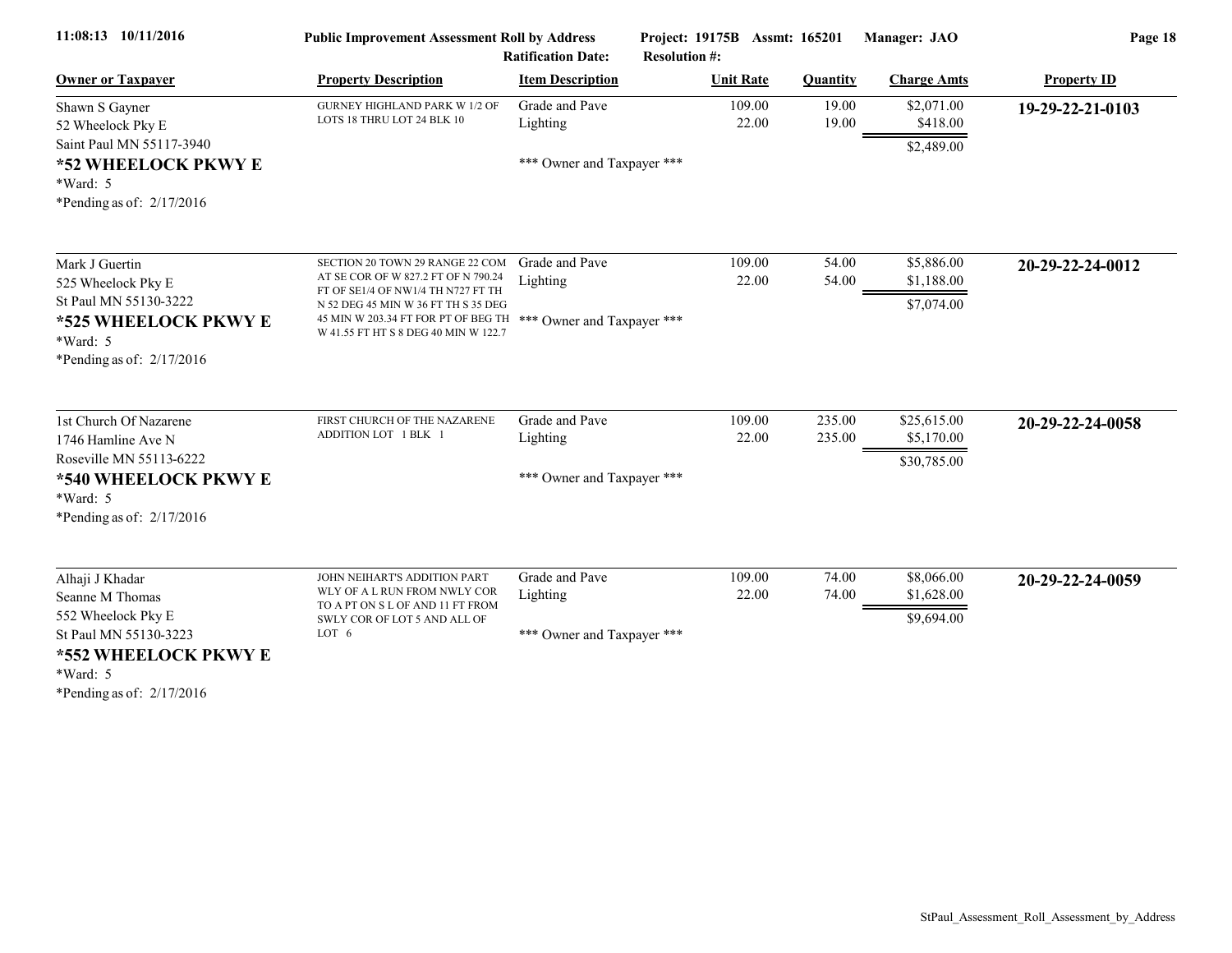| 11:08:13 10/11/2016                                                                                                                                         | <b>Public Improvement Assessment Roll by Address</b><br><b>Ratification Date:</b>                                     |                                                          | Project: 19175B Assmt: 165201<br><b>Resolution #:</b> |                 | Manager: JAO                           | Page 19            |  |
|-------------------------------------------------------------------------------------------------------------------------------------------------------------|-----------------------------------------------------------------------------------------------------------------------|----------------------------------------------------------|-------------------------------------------------------|-----------------|----------------------------------------|--------------------|--|
| <b>Owner or Taxpayer</b>                                                                                                                                    | <b>Property Description</b>                                                                                           | <b>Item Description</b>                                  | <b>Unit Rate</b>                                      | <b>Quantity</b> | <b>Charge Amts</b>                     | <b>Property ID</b> |  |
| Nicole Allie<br>Scott Robinson<br>Po Box 576<br>Hugo MN 55038-0576<br>*556 WHEELOCK PKWY E                                                                  | JOHN NEIHART'S ADDITION PART<br>ELY OF A L RUN FROM NWLY COR TO<br>A PT ON S L OF AND 11 FT FROM<br>SWLY COR OF LOT 5 | Grade and Pave<br>Lighting<br>*** Owner and Taxpayer *** | 109.00<br>22.00                                       | 66.00<br>66.00  | \$7,194.00<br>\$1,452.00<br>\$8,646.00 | 20-29-22-24-0060   |  |
| *Ward: 5<br>*Pending as of: $2/17/2016$                                                                                                                     |                                                                                                                       |                                                          |                                                       |                 |                                        |                    |  |
| Michael L Chambers<br>Abigail Chambers<br>562 Wheelock Pky E<br>Saint Paul MN 55130-3223<br>*562 WHEELOCK PKWY E<br>*Ward: 5<br>*Pending as of: $2/17/2016$ | JOHN NEIHART'S ADDITION LOT 4                                                                                         | Grade and Pave<br>Lighting<br>*** Owner and Taxpayer *** | 109.00<br>22.00                                       | 66.00<br>66.00  | \$7,194.00<br>\$1,452.00<br>\$8,646.00 | 20-29-22-24-0061   |  |
| Donna M Oman<br>566 Wheelock Pky E<br>St Paul MN 55130-3223<br>*566 WHEELOCK PKWY E<br>*Ward: 5<br>*Pending as of: $2/17/2016$                              | JOHN NEIHART'S ADDITION LOT 3                                                                                         | Grade and Pave<br>Lighting<br>*** Owner and Taxpayer *** | 109.00<br>22.00                                       | 66.00<br>66.00  | \$7,194.00<br>\$1,452.00<br>\$8,646.00 | 20-29-22-24-0062   |  |
| Eileen Shapiro Trustee<br>148 Nina St Unit 2<br>Saint Paul MN 55102-3154<br>*570 WHEELOCK PKWY E<br>$*Ward: 5$<br>*Pending as of: $2/17/2016$               | JOHN NEIHART'S ADDITION LOT 2                                                                                         | Grade and Pave<br>Lighting<br>*** Owner and Taxpayer *** | 109.00<br>22.00                                       | 69.00<br>69.00  | \$7,521.00<br>\$1,518.00<br>\$9,039.00 | 20-29-22-24-0063   |  |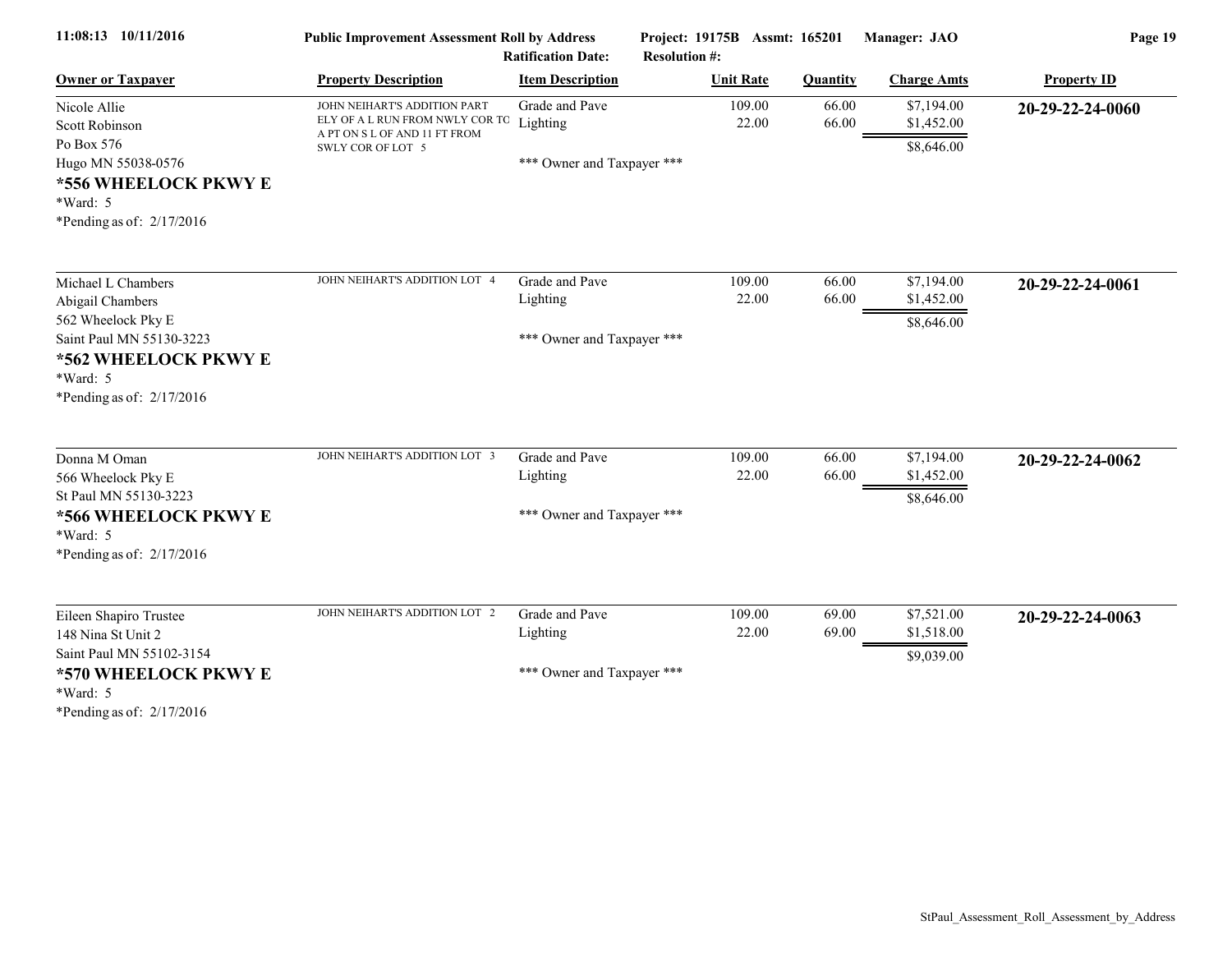| 11:08:13 10/11/2016                                                                                                                                                              | <b>Public Improvement Assessment Roll by Address</b><br><b>Ratification Date:</b>                                         |                                                          | Project: 19175B Assmt: 165201<br><b>Resolution #:</b> |                 | Manager: JAO                           | Page 20            |  |
|----------------------------------------------------------------------------------------------------------------------------------------------------------------------------------|---------------------------------------------------------------------------------------------------------------------------|----------------------------------------------------------|-------------------------------------------------------|-----------------|----------------------------------------|--------------------|--|
| <b>Owner or Taxpayer</b>                                                                                                                                                         | <b>Property Description</b>                                                                                               | <b>Item Description</b>                                  | <b>Unit Rate</b>                                      | <b>Quantity</b> | <b>Charge Amts</b>                     | <b>Property ID</b> |  |
| John D Le<br>Kim T Mai<br>Po Box 25454<br>Woodbury MN 55125-0454<br>*574 WHEELOCK PKWY E<br>$*Ward: 5$                                                                           | JOHN NEIHART'S ADDITION LOT 1                                                                                             | Grade and Pave<br>Lighting<br>*** Owner and Taxpayer *** | 109.00<br>22.00                                       | 35.00<br>35.00  | \$3,815.00<br>\$770.00<br>\$4,585.00   | 20-29-22-24-0135   |  |
| *Pending as of: $2/17/2016$<br>Richard H Bell<br>Deborah A Bell<br>23259 County Road 4<br>Nisswa MN 56468-2245<br>*69 WHEELOCK PKWY E<br>*Ward: 5<br>*Pending as of: $2/17/2016$ | <b>GURNEY HIGHLAND PARK SUBJ TO</b><br>WHEELOCK PKWY AND EX N 13<br>55/100 FT LOT 5 AND ALL OF LOTS 6<br>THRU LOT 8 BLK 7 | Grade and Pave<br>Lighting<br>*** Owner and Taxpayer *** | 109.00<br>22.00                                       | 45.00<br>45.00  | \$4,905.00<br>\$990.00<br>\$5,895.00   | 19-29-22-21-0026   |  |
| Gan Mizrachi Llc<br>16526 W 78th St No 146<br>Eden Prairie MN 55346-4302<br>*76 WHEELOCK PKWY E<br>*Ward: 5<br>*Pending as of: $2/17/2016$                                       | <b>GURNEY HIGHLAND PARK SUBJ TO</b><br>PKWY; LOTS 13 THRU LOT 16 BLK 8                                                    | Grade and Pave<br>Lighting<br>*** Owner and Taxpayer *** | 109.00<br>22.00                                       | 64.00<br>64.00  | \$6,976.00<br>\$1,408.00<br>\$8,384.00 | 19-29-22-21-0226   |  |
| Erik M Solis<br>1646 Wanda St<br>Saint Paul MN 55117-3931<br>*77 WHEELOCK PKWY E<br>*Ward: 5<br>*Pending as of: $2/17/2016$                                                      | GURNEY HIGHLAND PARK SUBJ TO<br>PKWY LOTS 21 22 AND 23 AND EX N<br>18 3/10 FT LOT 24 BLK 8                                | Grade and Pave<br>Lighting<br>*** Owner and Taxpayer *** | 109.00<br>22.00                                       | 57.00<br>57.00  | \$6,213.00<br>\$1,254.00<br>\$7,467.00 | 19-29-22-21-0038   |  |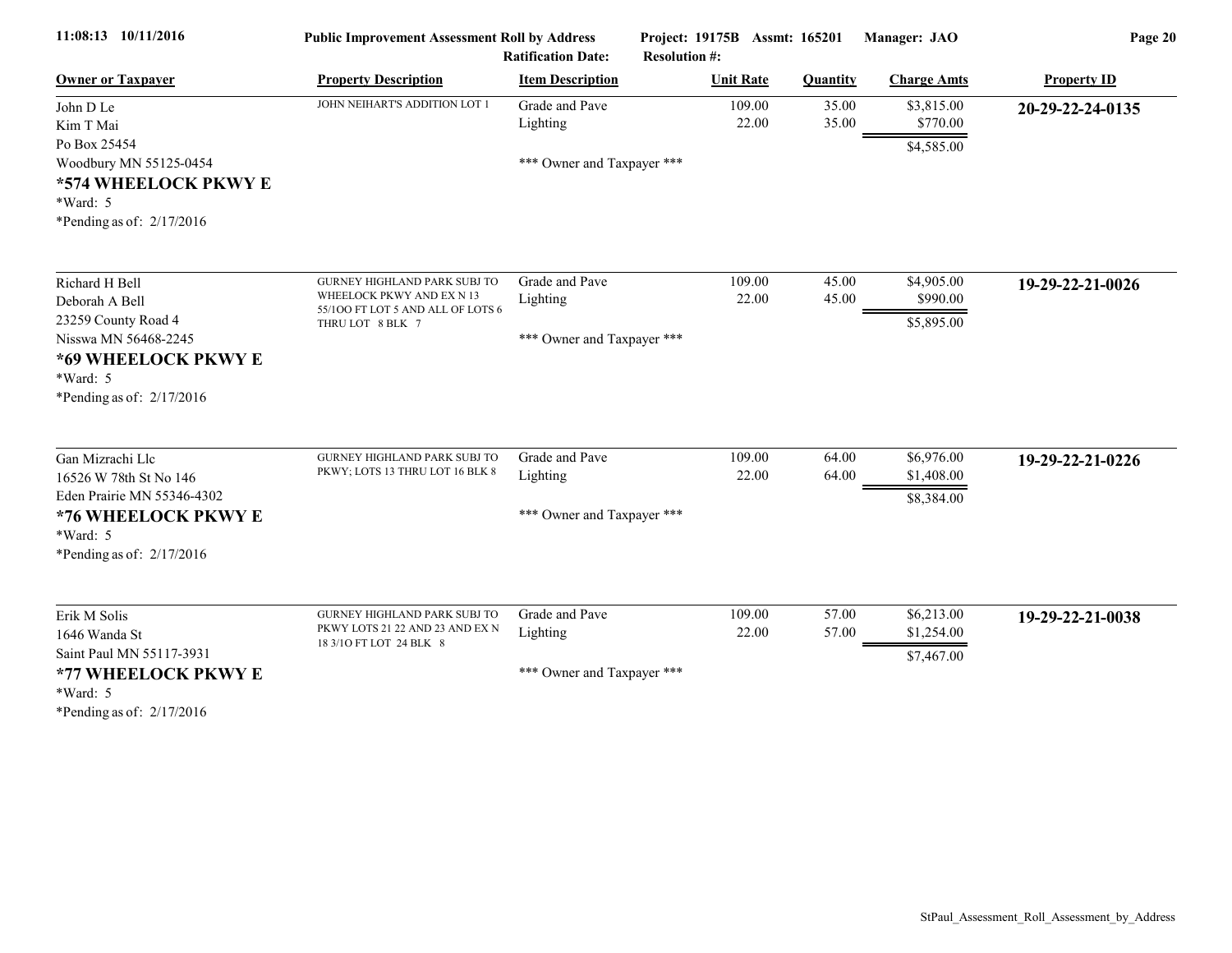| 11:08:13 10/11/2016                                                                                                                                                         | <b>Public Improvement Assessment Roll by Address</b><br><b>Ratification Date:</b>                                                                                       |                                                          | Project: 19175B Assmt: 165201<br><b>Resolution #:</b> |                 | Manager: JAO                           | Page 21            |  |
|-----------------------------------------------------------------------------------------------------------------------------------------------------------------------------|-------------------------------------------------------------------------------------------------------------------------------------------------------------------------|----------------------------------------------------------|-------------------------------------------------------|-----------------|----------------------------------------|--------------------|--|
| <b>Owner or Taxpayer</b>                                                                                                                                                    | <b>Property Description</b>                                                                                                                                             | <b>Item Description</b>                                  | <b>Unit Rate</b>                                      | <b>Quantity</b> | <b>Charge Amts</b>                     | <b>Property ID</b> |  |
| Matthew A Sletten<br>91 Wheelock Pky E<br>Saint Paul MN 55117-3921<br>*91 WHEELOCK PKWY E<br>$*Ward: 5$<br>*Pending as of: $2/17/2016$                                      | <b>GURNEY HIGHLAND PARK EX E 65.6</b><br>FT LOT 1 BLK 8 & EX E 65.5 FT THE S<br>10 FT OF LOT 8 & EX E 65.6 FT LOTS 9<br>THRU LOT 12 BLK 1                               | Grade and Pave<br>Lighting<br>*** Owner and Taxpayer *** | 109.00<br>22.00                                       | 64.00<br>64.00  | \$6,976.00<br>\$1,408.00<br>\$8,384.00 | 19-29-22-21-0039   |  |
| Tuyet Huong Thi Tran<br>92 Wheelock Pky E<br>Saint Paul MN 55117-3939<br>*92 WHEELOCK PKWY E<br>$*Ward: 5$<br>*Pending as of: $2/17/2016$                                   | <b>GURNEY HIGHLAND PARK EX</b><br>PKWY AND EX E 6O FT LOT 7 AND EX<br>E 6O FT LOTS 8 THRU LOT 12 BLK 8                                                                  | Grade and Pave<br>Lighting<br>*** Owner and Taxpayer *** | 109.00<br>22.00                                       | 70.00<br>70.00  | \$7,630.00<br>\$1,540.00<br>\$9,170.00 | 19-29-22-21-0045   |  |
| Kao Yang<br>95 Wheelock Pkwy E<br>St Paul MN 55117-3921<br>*95 WHEELOCK PKWY E<br>*Ward: 5<br>*Pending as of: $2/17/2016$                                                   | <b>GURNEY HIGHLAND PARK E 65.6 FT</b><br>OF LOT 1 BLK 8 & E 65.6 FT OF LOTS 9<br>THRU 12 & E 65.5 FT OF S 10 FT OF LOT<br>8 & ALL OF LOT 7 & EX S 10 FT; LOT 8<br>BLK 1 | Grade and Pave<br>Lighting<br>*** Owner and Taxpayer *** | 109.00<br>22.00                                       | 66.00<br>66.00  | \$7,194.00<br>\$1,452.00<br>\$8,646.00 | 19-29-22-21-0040   |  |
| Mcdonough Orgn With Respect<br>And Equality For People<br>96 Wheelock Pky E<br>St Paul MN 55117-3939<br>*96 WHEELOCK PKWY E<br>*Ward: 5<br>*Pending as of $\cdot$ 2/17/2016 | <b>GURNEY HIGHLAND PARK E 60 FT</b><br>OF LOTS 7 THRU LOT 12 BLK 8                                                                                                      | Grade and Pave<br>Lighting<br>*** Owner and Taxpayer *** | 109.00<br>22.00                                       | 60.00<br>60.00  | \$6,540.00<br>\$1,320.00<br>\$7,860.00 | 19-29-22-21-0046   |  |

\*Pending as of: 2/17/2016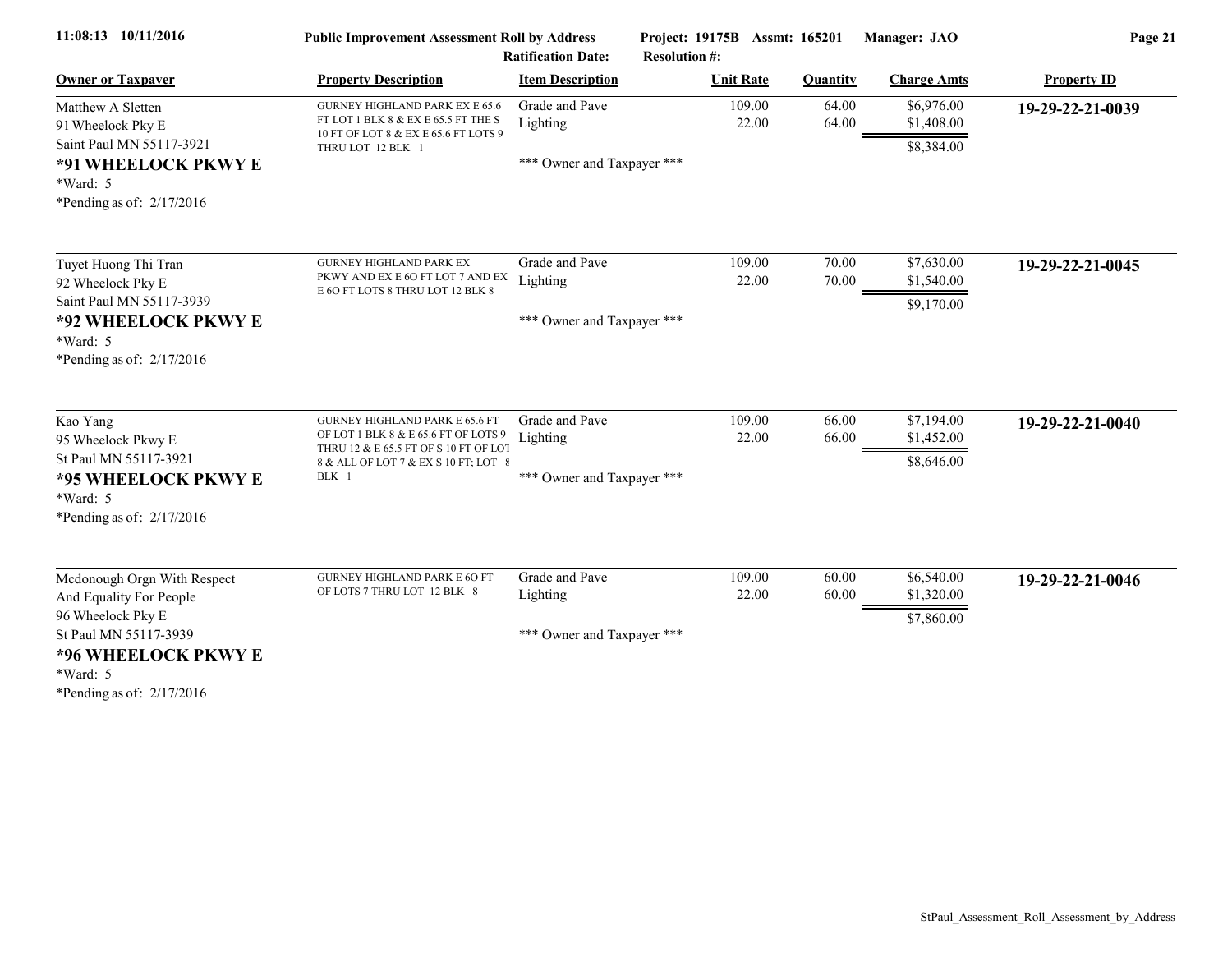| 11:08:13 10/11/2016                                                                                                                                  | <b>Public Improvement Assessment Roll by Address</b>                                                                                                                                            | <b>Ratification Date:</b>                                | Project: 19175B Assmt: 165201<br><b>Resolution #:</b> |                 |                 | Manager: JAO                            | Page 22            |
|------------------------------------------------------------------------------------------------------------------------------------------------------|-------------------------------------------------------------------------------------------------------------------------------------------------------------------------------------------------|----------------------------------------------------------|-------------------------------------------------------|-----------------|-----------------|-----------------------------------------|--------------------|
| <b>Owner or Taxpayer</b>                                                                                                                             | <b>Property Description</b>                                                                                                                                                                     | <b>Item Description</b>                                  | <b>Unit Rate</b>                                      |                 | <b>Quantity</b> | <b>Charge Amts</b>                      | <b>Property ID</b> |
| Msp Sault Ste Marie Ry Co Tri State Land<br>Co                                                                                                       | SOO LINE PLAT NUMBER 1 VAC STS & Grade and Pave<br>ALLEYS ADJ ACCRUING & IN SOO<br>LINE PLAT NUMBER 2 LOTS A, B, C, E &                                                                         | Lighting                                                 |                                                       | 109.00<br>22.00 | 30.00<br>30.00  | \$3,270.00<br>\$660.00                  | 19-29-22-24-0036   |
| 501 Marquette Ave S Ste 804<br>Minneapolis MN 55402-0530<br>*0 WHEELOCK PKWY W<br>*Ward: 5<br>*Pending as of: $2/17/2016$                            | F & IN SD SOO LINE PLAT NUMBER 1<br>LOTS A THRU LOT I & LOTS K & L                                                                                                                              | *** Owner ***                                            |                                                       |                 |                 | \$3,930.00                              |                    |
| Soo Line Railroad Co<br>120 S 6th St 7th F1<br>Minneapolis MN 55402-1803<br>*0 WHEELOCK PKWY W<br>*Ward: 5<br>*Pending as of: $2/17/2016$            | SOO LINE PLAT NUMBER 1 VAC STS & *** Taxpayer ***<br>ALLEYS ADJ ACCRUING & IN SOO<br>LINE PLAT NUMBER 2 LOTS A, B, C, E &<br>F & IN SD SOO LINE PLAT NUMBER 1<br>LOTS A THRU LOT I & LOTS K & L |                                                          |                                                       |                 |                 |                                         | 19-29-22-24-0036   |
| Jason Perron<br>101 Wheelock Pky W<br>Saint Paul MN 55117-3715<br>*101 WHEELOCK PKWY W<br>$*Ward: 5$<br>*Pending as of: $2/17/2016$                  | MERRILLS DIVISION OF RICE STREET<br>VILLAS SUBJ TO PKWY AND EX W 10<br>FT LOT 26 AND SUBJ TO PKWY THE W<br>2O FT OF LOT 27 BLK 4                                                                | Grade and Pave<br>Lighting<br>*** Owner and Taxpayer *** |                                                       | 109.00<br>22.00 | 50.00<br>50.00  | \$5,450.00<br>\$1,100.00<br>\$6,550.00  | 19-29-22-22-0018   |
| Mozella N Alexander<br>104 Wheelock Pky W<br>Saint Paul MN 55117-3714<br>*104 WHEELOCK PKWY W<br>*Ward: 5<br>*Pending as of: $2/17/2016$             | MERRILLS DIVISION OF RICE STREET<br>VILLAS SUBJ TO PKWY; LOTS 3 &<br>LOT 4 BLK 5                                                                                                                | Grade and Pave<br>Lighting<br>*** Owner and Taxpayer *** |                                                       | 109.00<br>22.00 | 80.00<br>80.00  | \$8,720.00<br>\$1,760.00<br>\$10,480.00 | 19-29-22-22-0022   |
| John M Bearth<br>Judith A Bearth<br>107 Wheelock Pky W<br>St Paul MN 55117-3715<br>*107 WHEELOCK PKWY W<br>$*Ward: 5$<br>*Pending as of: $2/17/2016$ | MERRILLS DIVISION OF RICE STREET Grade and Pave<br>VILLAS SUBJ TO PKWY; W 10 FT OF<br>LOT 26 EX W 10 FT OF LOT 24 & ALL<br>OF LOT 25 BLK 4                                                      | Lighting<br>*** Owner and Taxpayer ***                   |                                                       | 109.00<br>22.00 | 80.00<br>80.00  | \$8,720.00<br>\$1,760.00<br>\$10,480.00 | 19-29-22-22-0104   |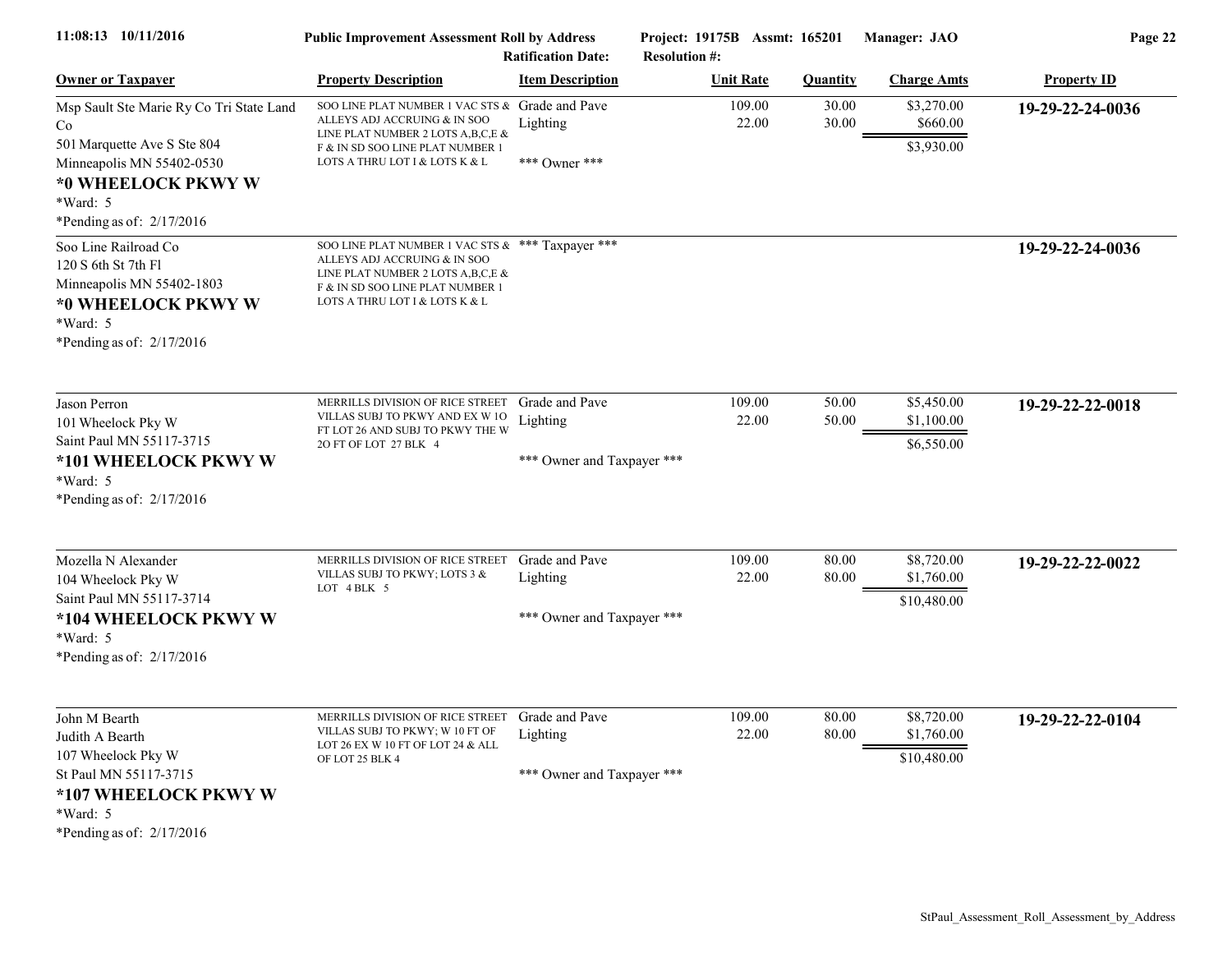| 11:08:13 10/11/2016                                                                                                                           | <b>Public Improvement Assessment Roll by Address</b>                                                | <b>Ratification Date:</b>                                | Project: 19175B Assmt: 165201<br><b>Resolution #:</b> |                 | Manager: JAO                            | Page 23            |
|-----------------------------------------------------------------------------------------------------------------------------------------------|-----------------------------------------------------------------------------------------------------|----------------------------------------------------------|-------------------------------------------------------|-----------------|-----------------------------------------|--------------------|
| <b>Owner or Taxpayer</b>                                                                                                                      | <b>Property Description</b>                                                                         | <b>Item Description</b>                                  | <b>Unit Rate</b>                                      | <b>Quantity</b> | <b>Charge Amts</b>                      | <b>Property ID</b> |
| Michell A Rodriguez Cruz<br>110 Wheelock Pky W<br>Saint Paul MN 55117-3714<br>*110 WHEELOCK PKWY W<br>*Ward: 5<br>*Pending as of: $2/17/2016$ | MERRILLS DIVISION OF RICE STREET<br>VILLAS SUBJ TO PKWY; LOTS 5 &<br>LOT 6 BLK 5                    | Grade and Pave<br>Lighting<br>*** Owner and Taxpayer *** | 109.00<br>22.00                                       | 80.00<br>80.00  | \$8,720.00<br>\$1,760.00<br>\$10,480.00 | 19-29-22-22-0023   |
| Moua Vang<br>117 Wheelock Pkwy W<br>Saint Paul MN 55117-3715<br>*117 WHEELOCK PKWY W<br>*Ward: 5<br>*Pending as of: $2/17/2016$               | MERRILLS DIVISION OF RICE STREET<br>VILLAS SUBJ TO PKWY; W 10 FT OF<br>LOT 24 & ALL OF LOT 23 BLK 4 | Grade and Pave<br>Lighting<br>*** Owner and Taxpayer *** | 109.00<br>22.00                                       | 50.00<br>50.00  | \$5,450.00<br>\$1,100.00<br>\$6,550.00  | 19-29-22-22-0103   |
| Matana Properties Llc<br>2350 7th St W<br>Saint Paul MN 55116-2825<br>*119 WHEELOCK PKWY W<br>*Ward: 5<br>*Pending as of: 2/17/2016           | CIC NO 691 WHEELRICE CONDO<br><b>UNIT NO.119</b>                                                    | Grade and Pave<br>Lighting<br>*** Owner and Taxpayer *** | 109.00<br>22.00                                       | 20.00<br>20.00  | \$2,180.00<br>\$440.00<br>\$2,620.00    | 19-29-22-22-0115   |
| Frisch Properties Llc<br>2350 7th St W<br>St Paul MN 55116-2892<br>*121 WHEELOCK PKWY W<br>$*Ward: 5$<br>*Pending as of: $2/17/2016$          | CIC NO 691 WHEELRICE CONDO<br><b>UNIT NO.121</b>                                                    | Grade and Pave<br>Lighting<br>*** Owner and Taxpayer *** | 109.00<br>22.00                                       | 20.00<br>20.00  | \$2,180.00<br>\$440.00<br>\$2,620.00    | 19-29-22-22-0116   |
| Frisch Properties Llc<br>2350 7th St W<br>St Paul MN 55116-2892<br>*123 WHEELOCK PKWY W<br>$*Ward: 5$<br>*Pending as of: 2/17/2016            | CIC NO 691 WHEELRICE CONDO<br><b>UNIT NO.123</b>                                                    | Grade and Pave<br>Lighting<br>*** Owner and Taxpayer *** | 109.00<br>22.00                                       | 20.00<br>20.00  | \$2,180.00<br>\$440.00<br>\$2,620.00    | 19-29-22-22-0117   |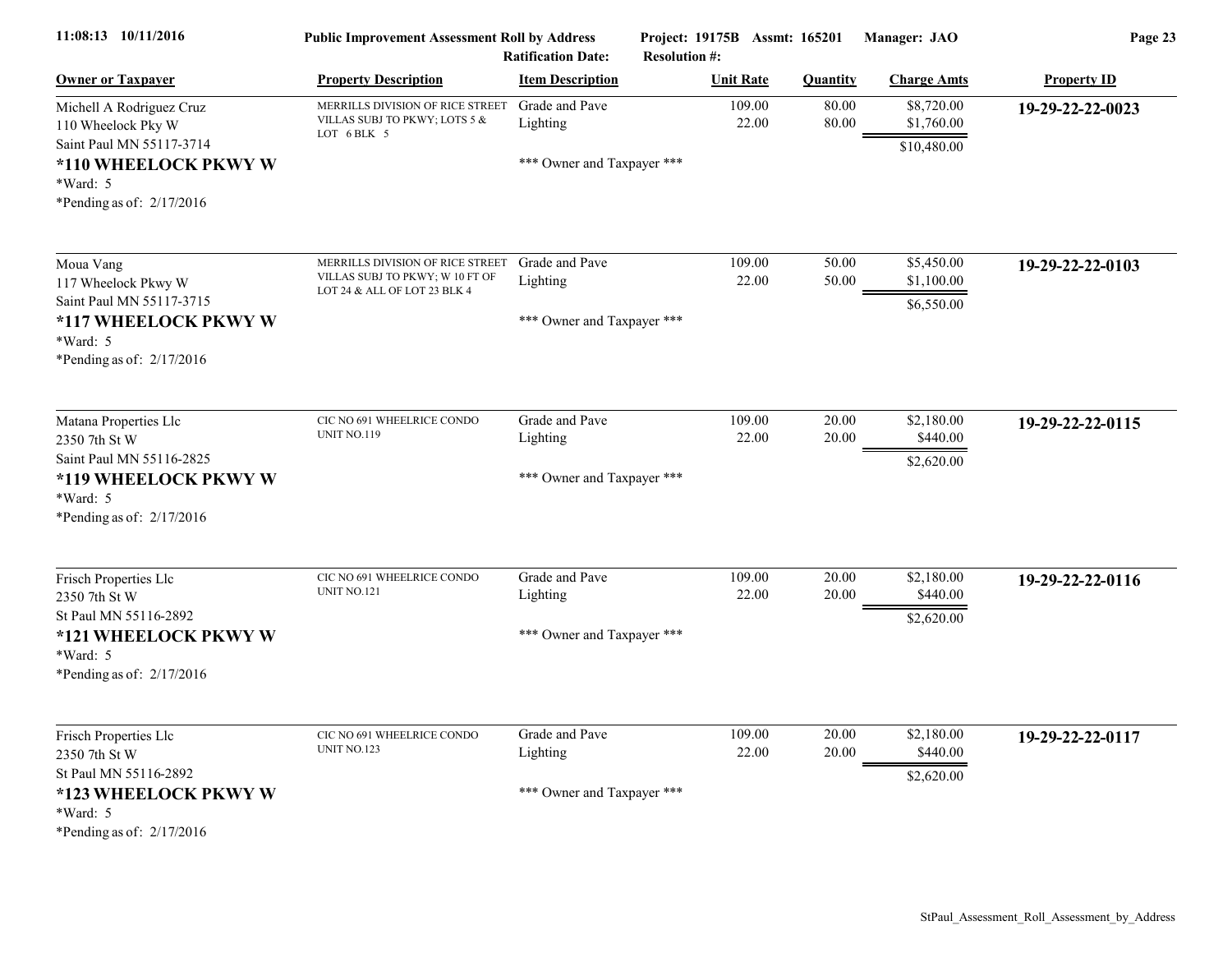| 11:08:13 10/11/2016                                                                                                                                      | <b>Public Improvement Assessment Roll by Address</b><br><b>Ratification Date:</b>                                                                                                                               |                                                          | Project: 19175B Assmt: 165201<br><b>Resolution #:</b> |                  | Manager: JAO                             | Page 24            |  |
|----------------------------------------------------------------------------------------------------------------------------------------------------------|-----------------------------------------------------------------------------------------------------------------------------------------------------------------------------------------------------------------|----------------------------------------------------------|-------------------------------------------------------|------------------|------------------------------------------|--------------------|--|
| <b>Owner or Taxpayer</b>                                                                                                                                 | <b>Property Description</b>                                                                                                                                                                                     | <b>Item Description</b>                                  | <b>Unit Rate</b>                                      | <b>Quantity</b>  | <b>Charge Amts</b>                       | <b>Property ID</b> |  |
| Frisch Properties Llc<br>2350 7th St W<br>St Paul MN 55116-2892<br>*125 WHEELOCK PKWY W<br>$*Ward: 5$<br>*Pending as of: $2/17/2016$                     | CIC NO 691 WHEELRICE CONDO<br><b>UNIT NO.125</b>                                                                                                                                                                | Grade and Pave<br>Lighting<br>*** Owner and Taxpayer *** | 109.00<br>22.00                                       | 20.00<br>20.00   | \$2,180.00<br>\$440.00<br>\$2,620.00     | 19-29-22-22-0118   |  |
| Violet Huppert<br>Violet Huppert Trustee<br>68 Wheelock Pky W<br>St Paul MN 55117-3712<br>*68 WHEELOCK PKWY W<br>*Ward: 5<br>*Pending as of: $2/17/2016$ | MERRILLS DIVISION OF RICE STREET<br>VILLAS SUBJ TO PKWY AND RR R/W<br>THE N 1/2 OF VAC ALLEY ADJ AND<br>FOL LOTS 4 THRU 9 ALSO S 1/2 OF<br>VAC ALLEY ADJ AND FOL EX S 91 FT<br>AND EX E 10 42/100 FT LOTS 16 17 | Grade and Pave<br>Lighting<br>*** Owner and Taxpayer *** | 109.00<br>22.00                                       | 167.00<br>167.00 | \$18,203.00<br>\$3,674.00<br>\$21,877.00 | 19-29-22-22-0068   |  |
| Loyar Soe<br>71 Wheelock Pky W<br>Saint Paul MN 55117-3713<br>*71 WHEELOCK PKWY W<br>*Ward: 5<br>*Pending as of: $2/17/2016$                             | MERRILLS DIVISION OF RICE STREET<br>VILLAS SUBJ TO PKWY; PART WLY<br>OF SOO L RY R/W OF LOTS 17 THRU<br>LOT 19 & E 1/2 OF LOT 15 & ALL OF<br>LOT 16 BLK 3                                                       | Grade and Pave<br>Lighting<br>*** Owner and Taxpayer *** | 109.00<br>22.00                                       | 135.00<br>135.00 | \$14,715.00<br>\$2,970.00<br>\$17,685.00 | 19-29-22-22-0112   |  |
| Theresa M Chapman<br>83 Wheelock Pky W<br>St Paul MN 55117-3713<br>*83 WHEELOCK PKWY W<br>*Ward: 5<br>*Pending as of: 2/17/2016                          | MERRILLS DIVISION OF RICE STREET<br>VILLAS SUBJ TO PKWY THE W 1/2 OF<br>LOT 15 AND ALL OF LOT 14 BLK 3                                                                                                          | Grade and Pave<br>Lighting<br>*** Owner and Taxpayer *** | 109.00<br>22.00                                       | 60.00<br>60.00   | \$6,540.00<br>\$1,320.00<br>\$7,860.00   | 19-29-22-22-0060   |  |
| Jennifer Hickman<br>87 Wheelock Pky W<br>Saint Paul MN 55117-3713<br>*87 WHEELOCK PKWY W<br>$*Ward: 5$<br>*Pending as of: 2/17/2016                      | MERRILLS DIVISION OF RICE STREET<br>VILLAS EX PKWY LOT 13 BLK 3                                                                                                                                                 | Grade and Pave<br>Lighting<br>*** Owner and Taxpayer *** | 109.00<br>22.00                                       | 40.00<br>40.00   | \$4,360.00<br>\$880.00<br>\$5,240.00     | 19-29-22-22-0059   |  |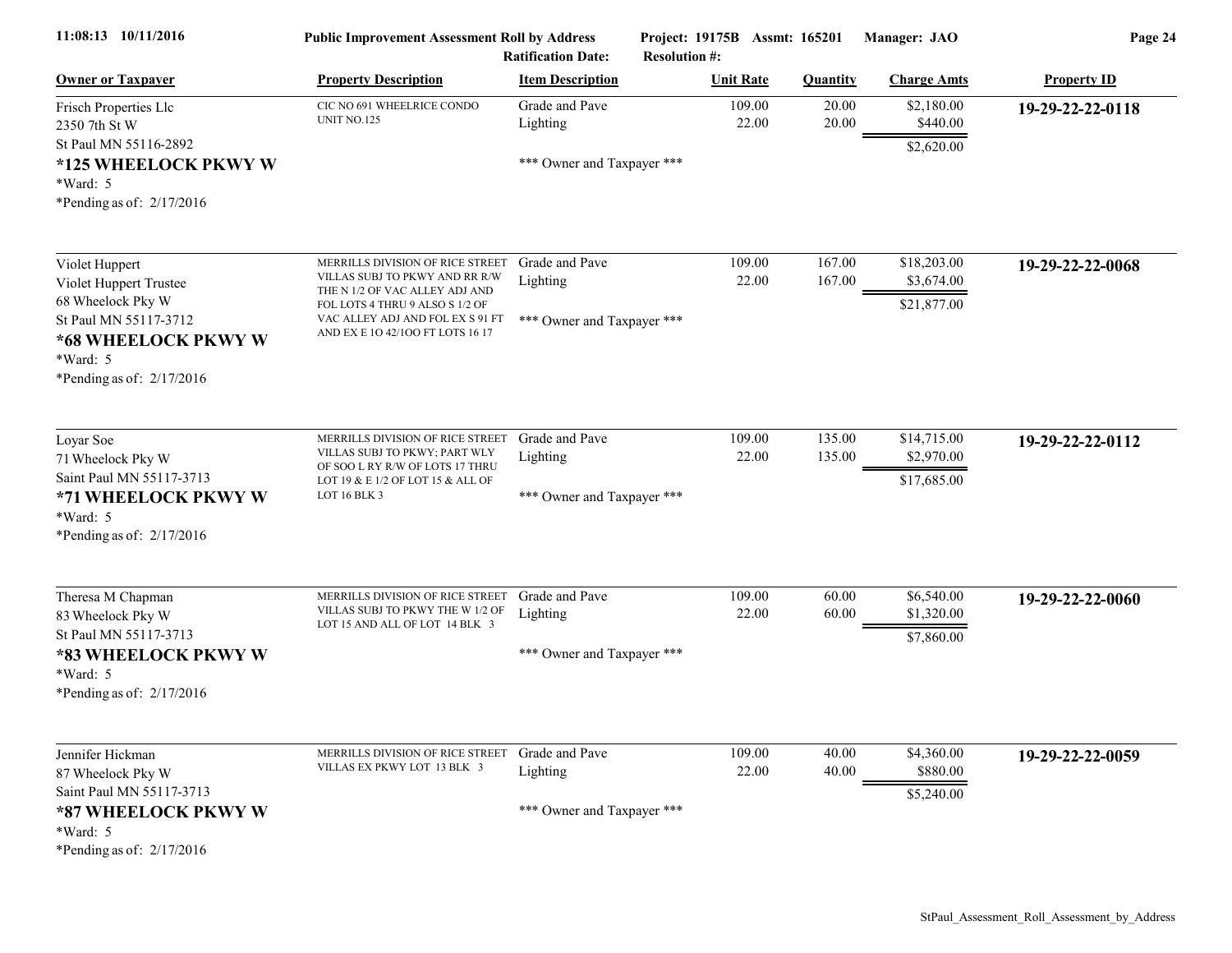| 11:08:13 10/11/2016                                                                                                                                                           | <b>Public Improvement Assessment Roll by Address</b><br><b>Ratification Date:</b>                               |                                                          | Project: 19175B Assmt: 165201<br><b>Resolution #:</b> |                       | Manager: JAO                            | Page 25            |  |
|-------------------------------------------------------------------------------------------------------------------------------------------------------------------------------|-----------------------------------------------------------------------------------------------------------------|----------------------------------------------------------|-------------------------------------------------------|-----------------------|-----------------------------------------|--------------------|--|
| <b>Owner or Taxpayer</b>                                                                                                                                                      | <b>Property Description</b>                                                                                     | <b>Item Description</b>                                  | <b>Unit Rate</b>                                      | <b>Quantity</b>       | <b>Charge Amts</b>                      | <b>Property ID</b> |  |
| Pamela M Biljan<br>Annette L Geringer / Mark A Selby<br>759 Stockdale Rd<br>Vadnais Heights MN 55127-7529<br>*91 WHEELOCK PKWY W<br>$*Ward: 5$<br>*Pending as of: $2/17/2016$ | MERRILLS DIVISION OF RICE STREET<br>VILLAS EX PKWY LOT 29 BLK 4                                                 | Grade and Pave<br>Lighting<br>*** Owner ***              | 109.00<br>22.00                                       | 40.00<br>40.00        | \$4,360.00<br>\$880.00<br>\$5,240.00    | 19-29-22-22-0020   |  |
| Walter A Selby<br>Alberta M Selby<br>91 W Wheelock Pky<br>St Paul MN 55117-3715<br>*91 WHEELOCK PKWY W<br>$*Ward: 5$<br>*Pending as of: $2/17/2016$                           | MERRILLS DIVISION OF RICE STREET *** Taxpayer ***<br>VILLAS EX PKWY LOT 29 BLK 4                                |                                                          |                                                       |                       |                                         | 19-29-22-22-0020   |  |
| Rodrigo Balbuena Vega<br>Antonio Hernandez Cruz<br>92 Wheelock Pky W<br>St Paul MN 55117-3714<br>*92 WHEELOCK PKWY W<br>*Ward: 5<br>*Pending as of: $2/17/2016$               | MERRILLS DIVISION OF RICE STREET<br>VILLAS SUBJ TO PKWY LOTS 1 AND<br>LOT 2 BLK 5                               | Grade and Pave<br>Lighting<br>*** Owner and Taxpayer *** | 109.00<br>22.00                                       | 80.00<br>80.00        | \$8,720.00<br>\$1,760.00<br>\$10,480.00 | 19-29-22-22-0021   |  |
| Jerald J Valento<br>95 Wheelock Pky W<br>St Paul MN 55117-3715<br>*95 WHEELOCK PKWY W<br>*Ward: 5<br>*Pending as of: 2/17/2016                                                | MERRILLS DIVISION OF RICE STREET<br>VILLAS SUBJ TO PKWY THE FOL EX<br>W 2O FT LOT 27 AND ALL OF LOT 28<br>BLK 4 | Grade and Pave<br>Lighting<br>*** Owner and Taxpayer *** | 109.00<br>22.00                                       | 60.00<br>60.00        | \$6,540.00<br>\$1,320.00<br>\$7,860.00  | 19-29-22-22-0019   |  |
| Total Grade and Pave:<br>Total Lighting:                                                                                                                                      | \$1,166,409.00<br>\$235,422.00                                                                                  |                                                          |                                                       |                       |                                         |                    |  |
| <b>Project Total:</b>                                                                                                                                                         | \$1,401,831.00                                                                                                  |                                                          |                                                       |                       |                                         |                    |  |
| <b>Less Total Discounts:</b>                                                                                                                                                  | \$0.00                                                                                                          | Residential Frontage:<br>Commercial Frontage:            | 22.00<br>22.00                                        | 18,746.00<br>2,656.00 | \$1,227,863.00<br>\$173,968.00          |                    |  |
| <b>Project Total:</b>                                                                                                                                                         | \$1,401,831.00                                                                                                  | <b>Frontage Totals:</b>                                  |                                                       | 21,402.00             | \$1,401,831.00                          |                    |  |